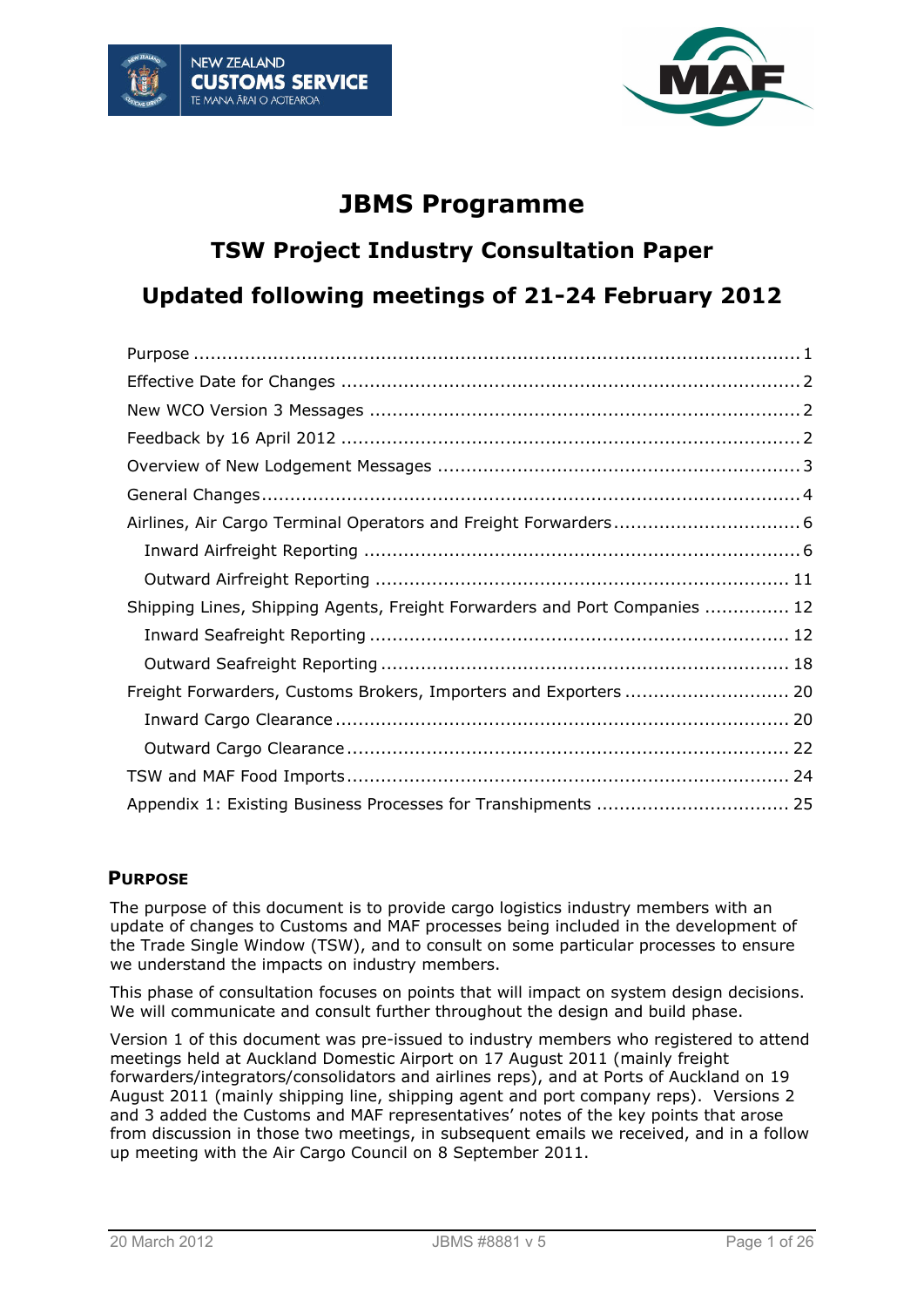In version 4, the layout was amended to set out the content under headings for each stakeholder group, while retaining discussion points from previous meetings. Updates on outstanding matters for final consultation were shown, along with some clarifications and corrections. It was pre-published for discussion at consultation meetings held in Auckland, Christchurch and Wellington over 21-24 February 2012.

This version 5 records what Customs and MAF consider to be the accepted approach resulting from those meetings, with a summary of consultation for key elements. As with previous versions, it will be published on the Border Sector page of Customs' website for general feedback. It will also be provided to industry representative bodies for feedback, before being submitted for discussion at the 18<sup>th</sup> April 2012 meeting of the Tomorrow's Cargo Logistics forum. Agency procedures will be finalised following that meeting.

## <span id="page-1-0"></span>**EFFECTIVE DATE FOR CHANGES**

Unless otherwise indicated, the procedure changes will be introduced gradually as industry members start to adopt the new cargo reporting messages outlined below. These new cargo reporting messages will be mandated 18 months after TSW goes live. This adoption period was requested by industry during 2009 consultation. We expect TSW to go live in the first quarter of 2013, meaning the new messages (and therefore most of the new procedures) will be mandatory from around mid 2014. The impact of the changed procedures will be monitored along the way to ensure they achieve agencies' objectives and do not create unmanageable difficulties for the industry.

## <span id="page-1-1"></span>**NEW WCO VERSION 3 MESSAGES**

The new messages do involve new data elements, but in most cases these are to do with technical transmission information, or involve optional new information to facilitate clearance. Draft versions of the [Message Implementation Guidelines](http://www.customs.govt.nz/features/bordersector/TSWdocuments/Pages/default.aspx) are currently available [online.](http://www.customs.govt.nz/features/bordersector/TSWdocuments/Pages/default.aspx) These will be finalised over the next few months, when final versions will be published.

## <span id="page-1-2"></span>**FEEDBACK BY 16 APRIL 2012**

Industry members are encouraged to provide any feedback on this document to [jbms@customs.govt.nz](mailto:jbms@customs.govt.nz) or to their industry representative body by 16 April 2012 so that any final concerns can be considered before the Tomorrow's Cargo Logistics meeting on 18 April 2012.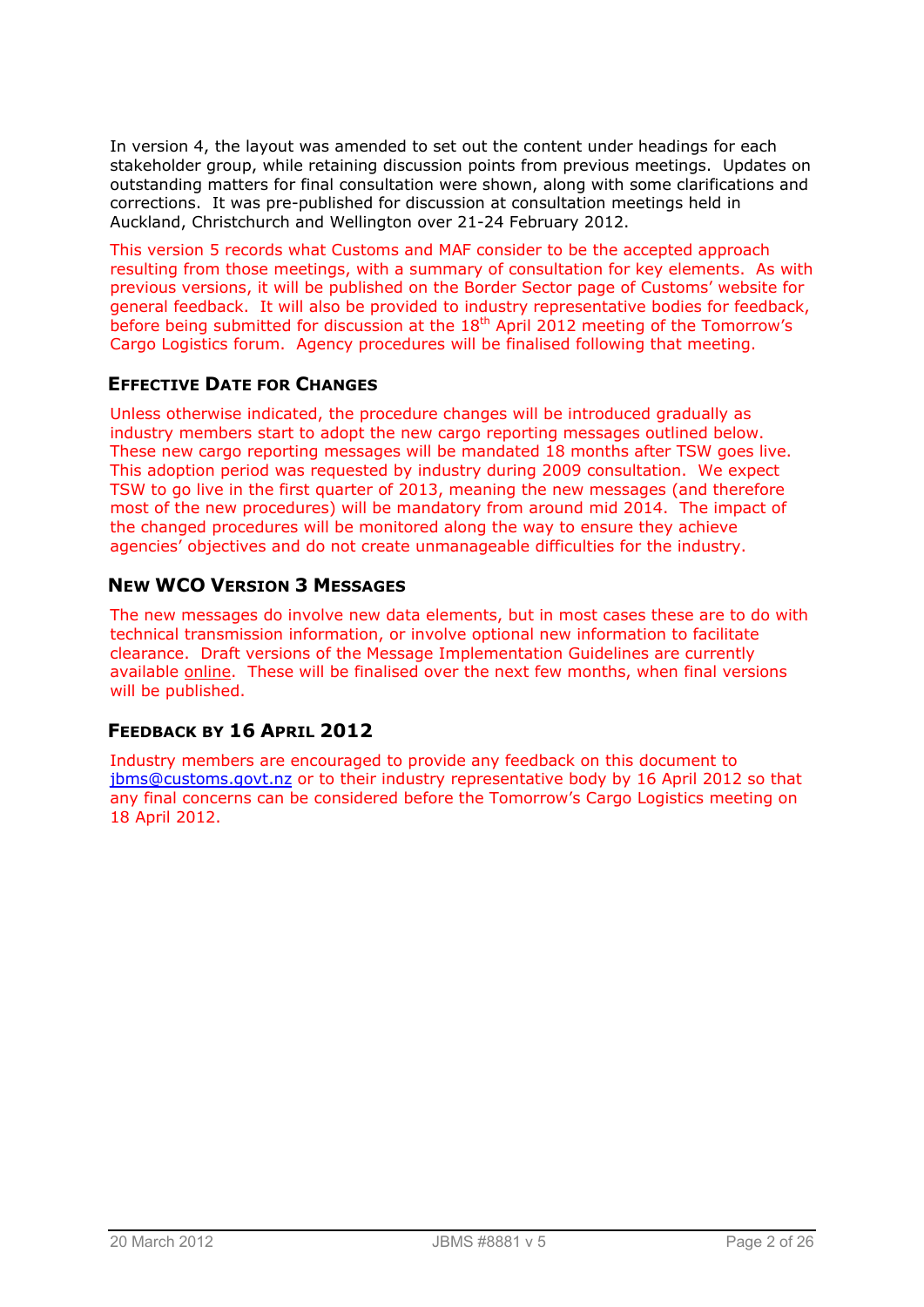## <span id="page-2-0"></span>**OVERVIEW OF NEW LODGEMENT MESSAGES**

The following table provides a summary of the lodgements discussed in this document:

| Lodgement                                                                | <b>Abbreviation</b> | <b>Comment</b>                                                                                                                               |
|--------------------------------------------------------------------------|---------------------|----------------------------------------------------------------------------------------------------------------------------------------------|
| Advance Notice of<br>Arrival                                             | <b>ANA</b>          | Fax and email submission replaced by new<br>*WCO3-based message submissible via<br>messaging or web channel                                  |
|                                                                          |                     | For commercial vessels, incorporates Inward<br>Report information if known, precluding the need<br>for an Inward Report                      |
|                                                                          |                     | ANA will not be required for scheduled commercial<br>aircraft - agencies will instead reuse the API ANA<br>for TSW purposes, where available |
| <b>Inward Cargo Report</b><br>(including low value<br>imports clearance) | <b>ICR</b>          | New WCO3-based message incorporating MAF<br><b>BACC</b> data                                                                                 |
|                                                                          |                     | New requirement for airlines to report all cargo on<br>board at master and house level detail                                                |
|                                                                          |                     | New requirement for an ICR for sea freight<br>consolidation/FAK/LCL shipments                                                                |
|                                                                          |                     | New requirement for positive indication that low<br>value write-off is requested                                                             |
| International<br><b>Transhipment Request</b>                             | <b>ITR</b>          | Replaces Customs' Transhipment for Export<br>messages within ICR or via ECI                                                                  |
|                                                                          |                     | New WCO3-based message incorporating MAF<br>risk data                                                                                        |
| <b>Domestic Transhipment</b><br>Request                                  | <b>DTR</b>          | aka "Under Bond Cargo"                                                                                                                       |
|                                                                          |                     | Electronic submission via messaging or web<br>channel replaces Customs' "Paperless<br>Transhipments" and hard copy "Permit to Remove"        |
|                                                                          |                     | New WCO3-based message incorporating MAF<br><b>BACCA</b> data                                                                                |
| <b>Import Declaration</b>                                                | Import Dec          | New WCO3-based message incorporating MAF<br><b>BACCA</b> data                                                                                |
| <b>Export Declaration</b>                                                | <b>Export Dec</b>   | New WCO3-based message                                                                                                                       |
| <b>Cargo Report Export</b><br>(low value export<br>clearance)            | <b>CRE</b>          | New WCO3-based message                                                                                                                       |
| Advance Notice of<br>Departure                                           | <b>AND</b>          | Electronic submission via messaging or web<br>channel                                                                                        |
|                                                                          |                     | New WCO3-based message based on Customs'<br><b>Outward Report form</b>                                                                       |
| <b>Outward Cargo Report</b>                                              | <b>OCR</b>          | New WCO3-based message                                                                                                                       |
| <b>Excise Declaration</b>                                                | <b>Excise Dec</b>   | New WCO3-based message - minimal change                                                                                                      |

\*World Customs Organisation Data Model Version 3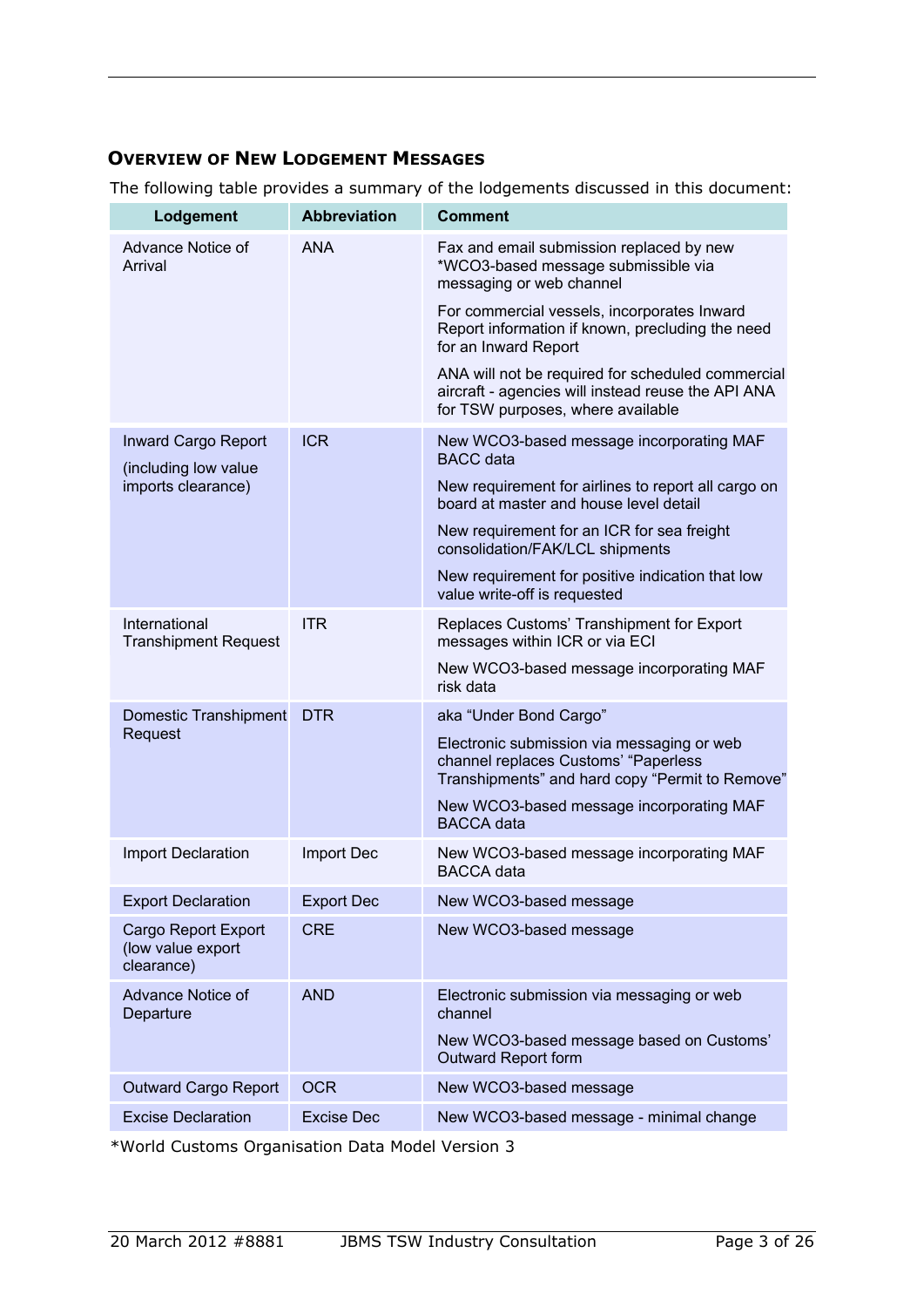## <span id="page-3-0"></span>**GENERAL CHANGES**

There are a few points for all industry members to note:

- a. **All lodgements will be submissible via messaging or the web channel**, and we are developing capability for lodgements made by messaging to be adjusted and viewed via the web channel.
- b. **All lodgements will be submissible in both the XML and EDIFACT format**. However, **attachments are only possible in XML**, so EDIFACT messaging clients will need to submit attachments to a lodgement via the web channel.

Consultation summary:

- i. At the first consultation meetings, airline reps asked if the IATA format would be accepted by TSW. JBMS reps advised it would not, as it requires significant effort to enable transformation into the WCO3 format. We are not aware of other administrations accepting the Cargo-IMP format; EDIFACT and XML are the international standards for administration and trade, which are administered by UN/CEFACT.
- ii. In addition, we received advice from IATA that it is envisioned the Cargo-IMP edition of 2014 will be the last, and it would not amend Cargo-IMP as of that date as IATA is encouraging the industry to move to XML, and promotes Customs messages being pushed to Customs, not trade and transport messages. Airlines and the air cargo community will still be free to use Cargo-IMP, and it will probably continue to be used for some time as it is a big part of the airlines' legacy systems. However, typically service providers provide relays as well as translation services, so an airline may continue to send Cargo-IMP messages to their service provider who can then map the information into the message format that Customs requires.
- iii. So for the New Zealand TSW, airlines can either transform their messages into the WCO EDIFACT/XML messages, or continue to use ECN or another message transformation service to do this.
- iv. The Air Cargo Council advised they had checked with overseas systems experts who advised this is what occurs elsewhere, and they see no problem with the requirement.
- c. As signalled in 2009 consultation, **electronic "delivery orders" will be mandated**. This means any party requiring Customs or MAF approval to release goods (whether final or conditional release) from their premises (e.g. Customs Controlled Areas and MAF Transitional Facilities), must be capable of receiving TSW response messages electronically i.e. via messaging, the web channel, or email. Customs and MAF indicated in earlier consultation that we would like to mandate electronic "delivery orders" from the TSW go-live date (expected in the first quarter of 2013).

#### Consultation summary:

i. While it's our preference to achieve early mandating of electronic delivery orders, analysis indicates it would be too problematic. At this stage, our plan is to see how it goes when TSW goes live, and revisit this matter if the use of an array of printed Customs delivery orders and MAF instructions, combined with gradual uptake of electronic delivery orders for new messages, is causing issues. At the latest, electronic delivery orders will be mandated when the new WCO version 3 messages become mandatory (expected around mid 2014, as discussed on page 2 above).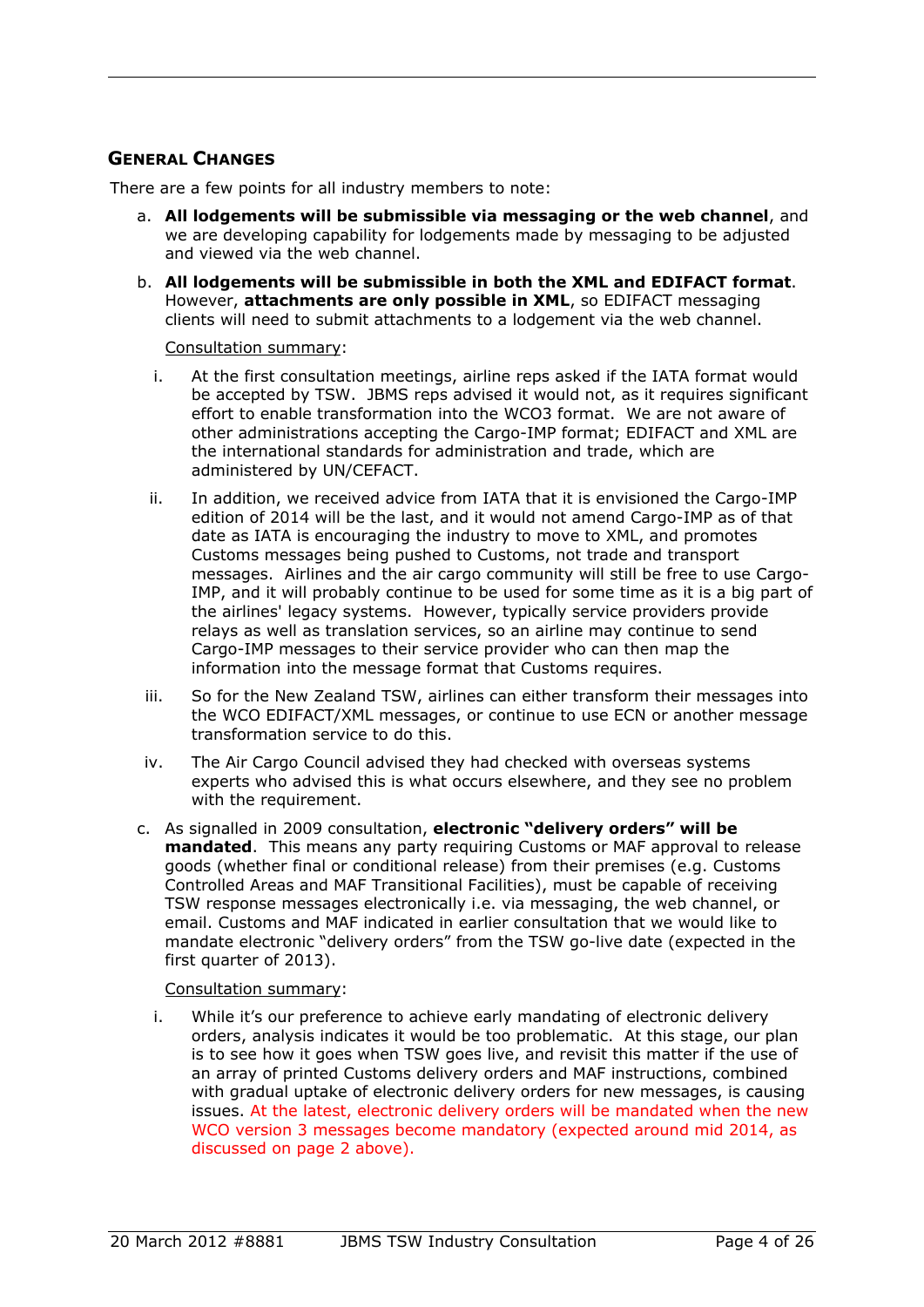d. We identified the desirability of a **common voyage or flight identifier** to be shown on notices, reports, movements and declarations to facilitate accurate reconciliation of these submissions to ensure all cargo is reported and moved according to Customs and MAF instructions. For seafreight, we are aware the voyage number can vary between the prime carrier and space sharing carriers, so we proposed using the vessel code plus the prime carrier's voyage number. For airfreight, we are aware the flight number can vary between the prime carrier and code-sharer carriers, so we proposed using the prime carrier's flight number and the arrival date.

#### Consultation summary:

- i. Shipping and airline industry meetings advised there are obstacles to the air and sea identifiers we proposed. The voyage/flight number used by the spacesharer shipping line/code-sharing airline is what is advised on the bill of lading/air waybill, so is all that is known by the consignor, consignee and freight forwarder. Industry reps considered there would be real difficulties in trying to communicate the prime carrier's voyage/flight number across the various parties involved. Agency reps recognised the issue and undertook to look into what other administration do, which did not identify a solution. As a result, Customs and MAF agreed that TSW will accept all code share identifiers and voyage numbers, and we will map these for cargo reconciliation as necessary.
- e. **The reporting period for uncleared cargo** was a new item Customs and MAF added for discussion at the 21-24 February meetings. The current procedure for monthly reporting of uncleared cargo to Customs by Customs Controlled Areas (CCAs) means Customs may not be advised for up to 46 days after importation that the goods have not been cleared, which undermines risk management. While cargo reconciliation introduced with TSW will contribute to improving this, it will take quite a while to get this working well, and we are likely to still require CCA reporting anyway.

- i. We sought feedback on what is the minimum period CCAs could cope with. The general consensus was that it is rare for cargo not to be cleared within 14 days of importation, so it would be acceptable to require reporting of all cargo remaining uncleared 14 days after importation. Customs and MAF undertook to consult with large CCAs such as Tappers before making this change.
- f. **Additional seafreight matters** discussed at the February 2012 shipping and ports meeting were:
	- i. **Bulk change upload**: The TSW includes the ability for a shipping company to advise Customs and MAF of a change of port of discharge/loading or a change of ship, and for Customs to generate a "bulk upload" of the new information. This will enable all transhipment approvals and import and export delivery orders associated with the change to be amended and re-transmitted to the new port of loading/discharge.
	- ii. **Data from ICRs provided to ports**: Agency reps advised that port companies were keen to receive data from carrier ICRs that could help inform port logistics, and asked if shipping companies had any concerns about any particular information being proved. Shipping company reps confirmed they had no concerns. Agency reps undertook to hold a workshop with ports to confirm data of interest – this will be scheduled once work on the messages to meet project deadlines is complete.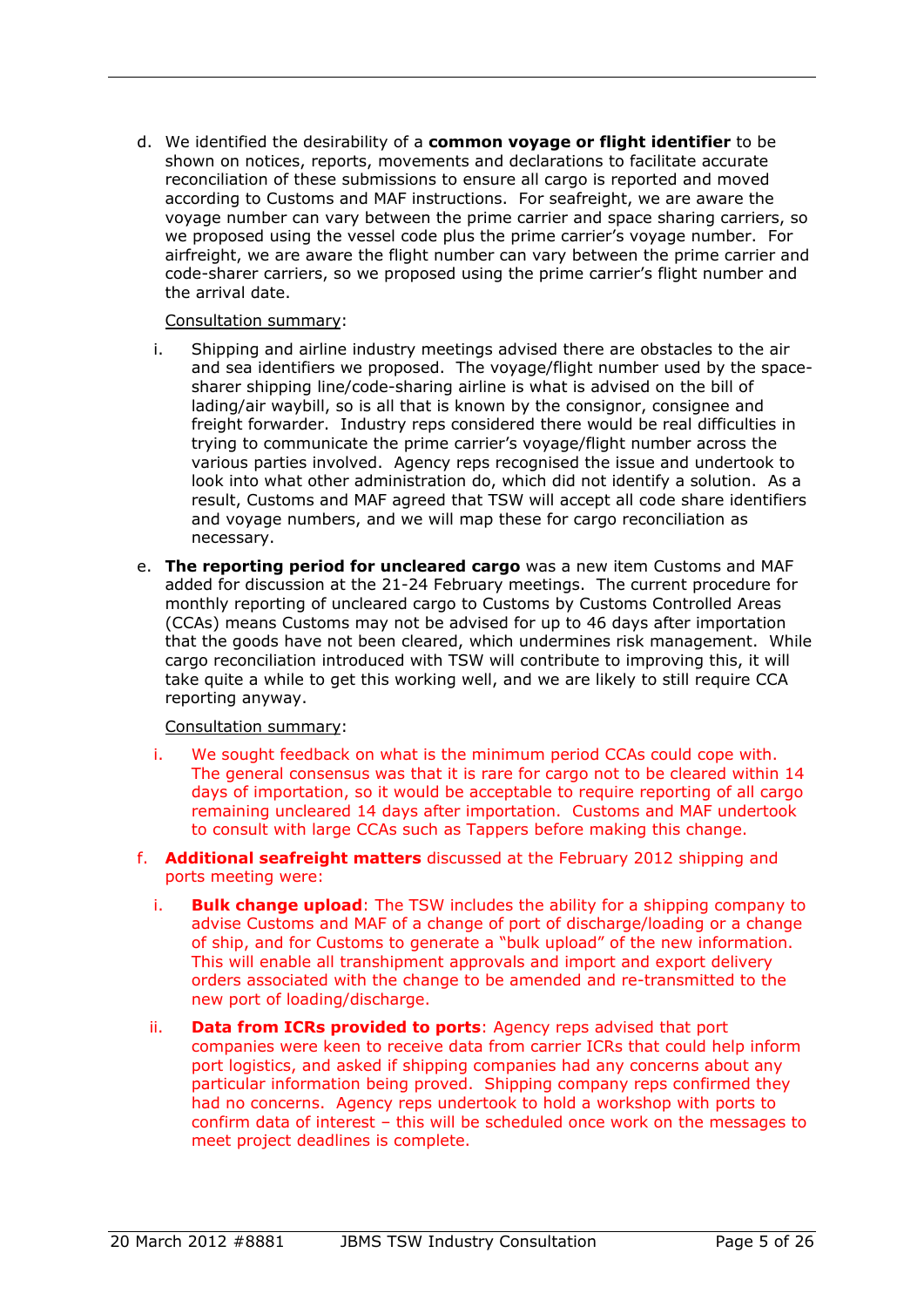## <span id="page-5-0"></span>**AIRLINES, AIR CARGO TERMINAL OPERATORS AND FREIGHT FORWARDERS**



## <span id="page-5-1"></span>**Inward Airfreight Reporting**

#### **1. Advance Notice of Arrival (ANA)**

- a. Submitted by the person in charge of a craft, or the operator/owner or their agent. The purpose is for initial advanced risk assessment of the craft, crew, passengers and cargo (the latter reported on an Inward Cargo Report – see below) by Customs and MAF.
- b. Receipt of the main ANA document is required for all craft as it triggers the automated reconciliation process for ensuring all Inward Cargo Reports have been submitted.
- c. For commercial scheduled flights, we are looking to transfer the ANA submitted for Advanced Passenger Information (API) purposes to TSW for Inward Cargo Report reconciliation purposes, as no additional particulars are currently required other than the number of cargo reports that will be lodged, which we are working through. Where no API has been lodged, an ANA will need to be submitted.

#### Consultation Summary:

i. As API is provided for every arriving and departing flight because crew must be reported on API even if there are no passengers, airlines were happy with the approach to use the API message to fulfil the ANA requirement. The use of the API submission to satisfy the ANA requirement is therefore confirmed.

#### **2. Inward Cargo Report (ICR)**

- a. To enhance understanding of the risk posed by the craft, we would like the carrier to submit an ICR for **all** cargo on board, and in all cases report both master and house level details. This applies to cargo destined for New Zealand, including freight forwarders' consolidation consignments; cargo remaining on board (sometimes referred to as transit cargo); and international transhipment cargo (sometimes called "transfer cargo"). The Ministry of Transport supports this proposal.
- b. As per the current process, there may be one or more carrier-level ICRs for a craft. ICRs form part of the ANA, so as currently, will be required to be lodged at least two hours before arrival of the flight ETA.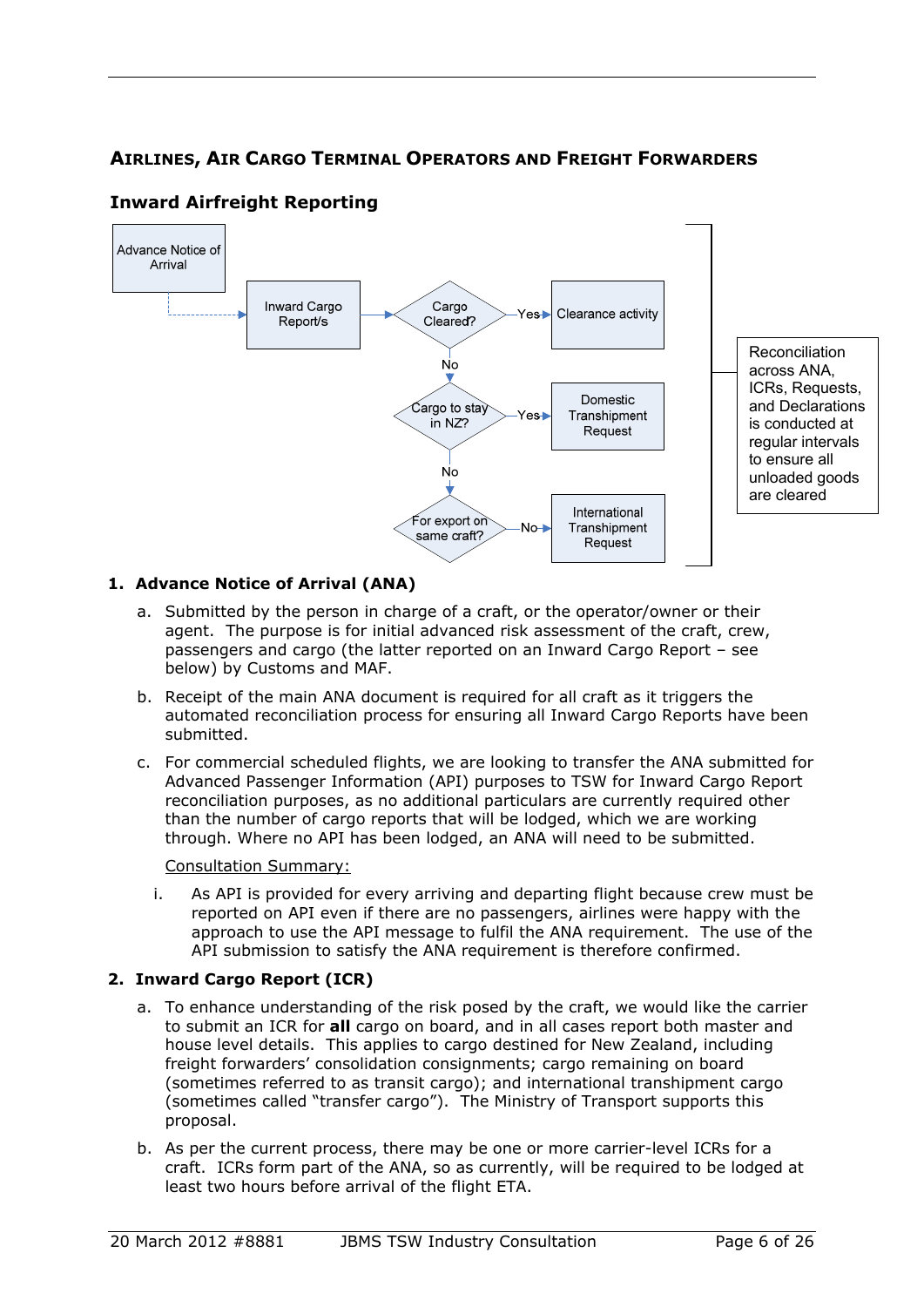- c. We are developing a message for the new ICR based on the WCO3 data model. This provides for much of the data relevant for Customs and biosecurity risk assessment (incorporating MAF BACCA data as far as the information available at the time can satisfy), including the option to provide entity and goods codes e.g. supplier, importer, tariff classification; GS1 product code or classification. The more complete and high-quality the data provided, the greater the opportunity for facilitation and advance advice of any border requirements.
- d. The ICR at carrier level will include the ability to submit an International Transhipment Request (ITR) or Domestic Transhipment Request (DTR) for advance approval to move the relevant consignments to a Customs Controlled Area/Transitional Facility (CCA/TF) awaiting export on another craft (whether air or sea), or awaiting import clearance. If such a request is not made in the carrier ICR, a separate ITR or DTR will need to be submitted (see items 3 and 4 below).
- e. If the freight forwarder is approved to submit an ICR for its consolidation consignments directly to Customs and MAF, those ICRs can also include International Transhipment Requests (ITRs) and Domestic Transhipment Requests (DTRs).

- i. In regard to the carrier reporting all cargo at house bill level detail, airlines advised they have to do this for the US and EU, and consider that Customs and MAF should mandate that airlines do so here, which will allow them to require freight forwarders to provide the information at the point of departure. Airlines noted that some major multinational freight forwarders do report direct to the border agencies though.
- ii. One or two freight forwarders were concerned about confidentiality, in that this would enable airlines to access customer details for direct contact. But the consensus was that airlines can already do that via information on air waybills, and would already have made approaches if they were interested in dealing with individual clients.
- iii. Customs and MAF therefore intend to mandate that airlines report both master and house details for all cargo on board a flight, unless the freight forwarder is approved to report house level details for its consolidation consignments directly.
- iv. Airlines were concerned about the details required in the new ICR. Agency reps explained that while there are some changes to header information etc, many of the new elements will be optional, not mandatory, to assist with early risk assessment and clearance. JBMS reps agreed to provide the air Cargo Council with a high-level comparison of the information required in the current ICR versus the new WCO version 3-based message (this has been done).
- v. Agencies wondered how the prime carrier airline can indicate on its ICR that a code sharer or freight forwarder will be submitting an ICR for its master air waybills. Airlines advised the "OCI" field of the FWB message can be used to capture such an indicator for transfer to the ICR message.
- vi. In discussion on the detail of the ICR message, agency reps advised that an ITR includes a field for the exporting flight number. Airline reps queried the necessity of this, given the risk assessment objective appears to be satisfied without this detail. Cargo is invariably booked on a "next available flight" basis, so it would not be known at the time the ITR is made within the ICR, and having to wait till it is known creates real logistical and compliance cost issues. Agencies advised that it's desirable to support cargo reconciliation, but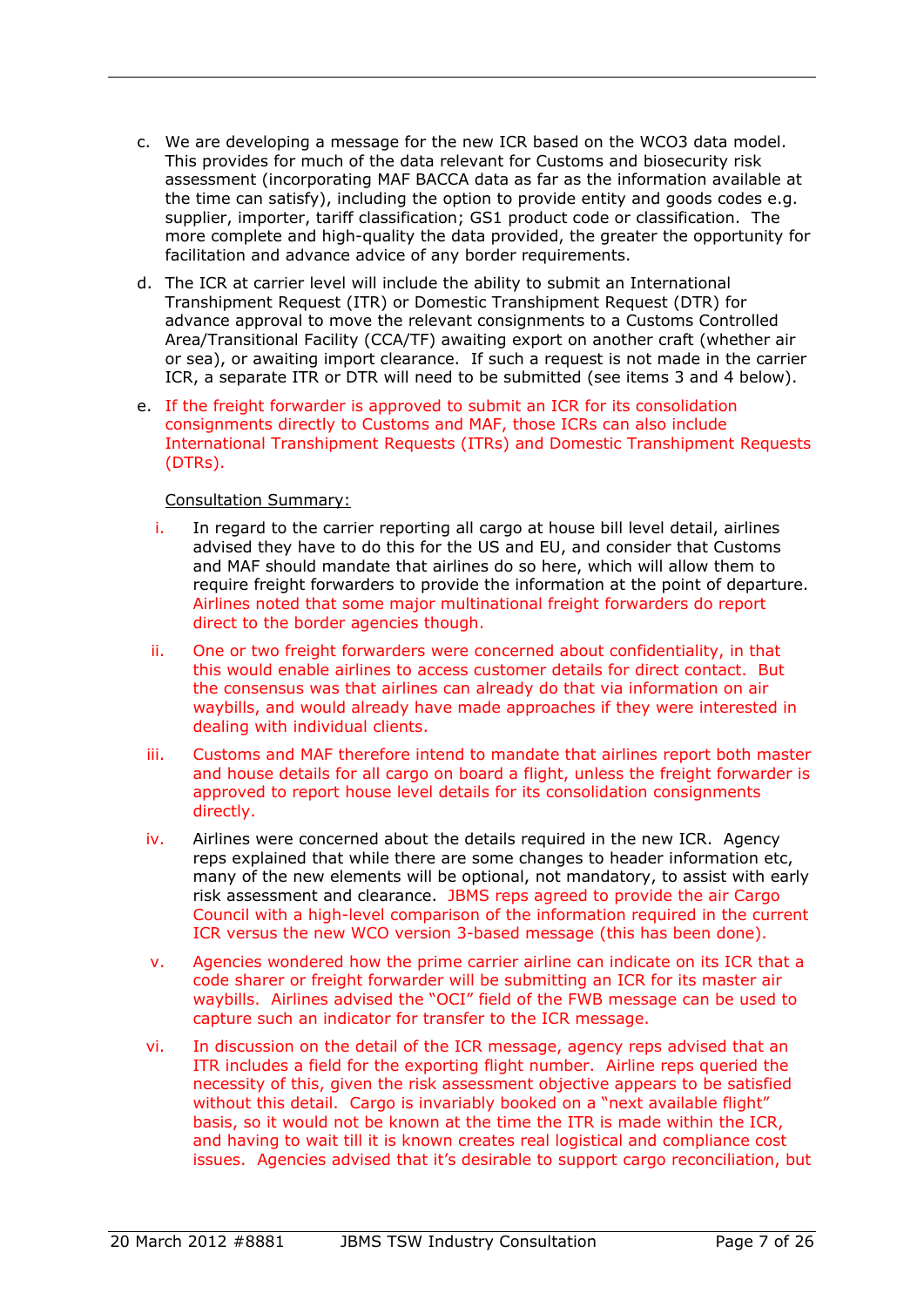after discussion, agreed that the airline code (e.g. NZ, SQ, AR) would suffice for this.

vii. Airlines also advised that for trans-Tasman flights, submitting the ICR at least two hours before arrival can be difficult, and would like to see a timing differentiation based on zones e.g. 1.5 hours for trans-Tasman and Pacific flights, and four hours for other origins. Agency reps responded that 1.5 hours is a very short period for completing risk assessment, and that problems meeting the current two hour limit can be managed on a case by case basis, while ICRs for other origin flights seemed to generally be submitted well ahead of this limit, so there may be no need to extend it. However, the proposal will be considered.

#### **3. International Transhipment Request (ITR)**

- a. As signalled in previous consultation, this is a new message for consignments that arrive in NZ, but whose final destination is not NZ, and which need to be transferred to another aircraft or a ship without unpacking (sometimes called transfer cargo). ITRs will generally be submitted by carriers and freight forwarders.
- b. The purpose is to enable initial Customs and MAF risk assessment of the consignments prior to unloading, movement and subsequent loading aboard the export craft. This replaces Customs' current transhipment for export process, and the ITR message incorporates data required by MAF. Details of the current international transhipment process are set out in Appendix 1.
- c. The ITR message being developed is similar to the new ICR, with additional details required. These include codes for the import and export craft (whether air or sea), and the transport mode. The ITR must report cargo details at both the master and house air waybill level.

#### Consultation Summary:

- i. Airline reps were concerned that as seamless transfers from one aircraft to another come into this category, the need to lodge an ITR would have a serious effect on transfer times. Agency reps advised that the ITR can be requested within the carrier's ICR, so it should not affect seamless transfers. As per paragraph 2. i. above, the Air Cargo Council advised that airlines have to do this for the US and EU, and consider that Customs and MAF should mandate that airlines do so here, which will allow them to require freight forwarders to provide the information at the point of departure.
- ii. Freight forwarders confirmed that they would only be able to fulfil the house air waybill level requirement if they have a relationship with the export or import country's freight forwarder, and even then do not normally have access to the data.
- d. The question of terminology has also arisen. Some in the industry call cargo that is arriving on one craft for export on another "transit" cargo, while others call it "transhipment" cargo. Customs has historically used "transhipment" for such cargo, and has used the term "transit' for cargo remaining on board a craft while it is in NZ before continuing its journey. We understand other administrations call the latter "Freight Remaining On Board". We would like to be consistent with international practice, and asked for feedback on the prevailing practice.

#### Consultation Summary:

i. Airlines advised these consignments are called "transfers"; while "transit" refers to cargo staying on board the arriving craft; and "transhipments" is the term for international consignments that are destined for NZ but are going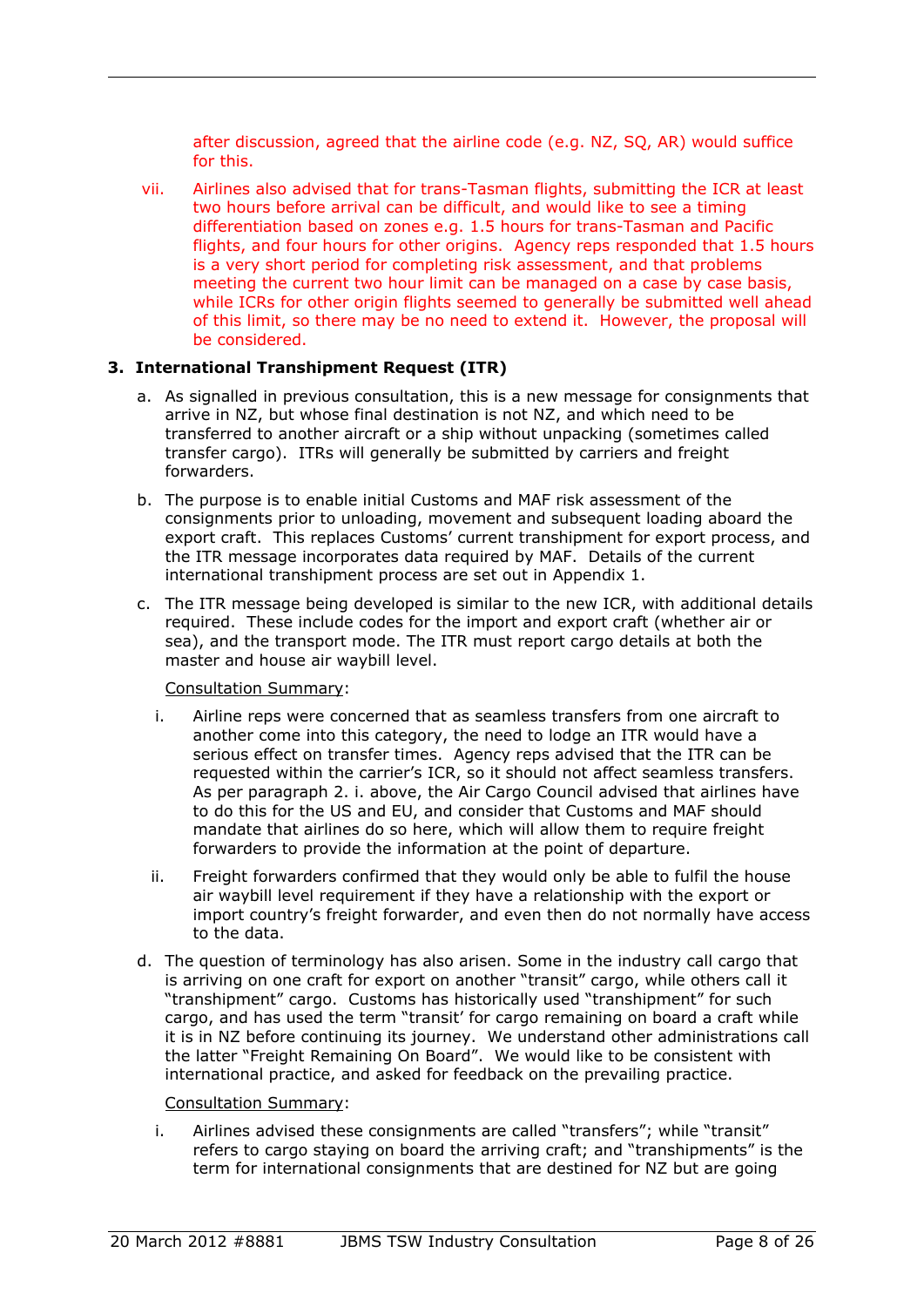onto a domestic flight prior to final delivery here. For seafreight, these consignments are "international transhipments"; while "Freight Remaining on Board (FROB)" is the best term to use for cargo remaining on the arriving vessel; and "domestic transhipments" should be used for uncleared cargo moving within NZ - which is currently still referred to as "under bond" by the industry (but not by Customs!).

- ii. Agency reps undertook to recommend using the seafreight terminology as the basis for regulations, subject to any other feedback from industry. The Air Cargo Council noted the proposed terminology differs from ICAO rules – the Council did not object, but asked that the legislation explain how Customs uses the terms, versus what the airfreight industry uses. The wording of the associated amendment to the Customs and Excise Act and Regulations is still being drafted, and will be consulted on before finalisation.
- e. Customs and MAF advised we are currently reviewing how to manage "repacks" i.e. a consignment arriving in NZ for export to different destinations, and so requiring a repack approval. (The re-export of repacked imports should not be reported on an export entry/declaration, as it misrepresents them as NZ exports in trade statistics).

#### Consultation Summary:

i. The general consensus was that repacks should be dealt with via a DTR to get the whole consignment to the repack site, an ITR to gain approval to export those goods bound for overseas, and an import entry/declaration for those remaining in NZ. Customs and MAF will proceed on this basis, and a "repack" indicator will be added to the ICR/ITR/DTR message.

#### **4. Domestic Transhipment Request (DTR)**

- a. As signalled in previous consultation, this is a new process for goods whose final destination is NZ, and which need to be transferred from the place of arrival to a CCA/TF or other premises before final clearance, or transferred from one CCA/TF to another prior to being cleared. DTRs will generally be submitted by carriers and freight forwarders. Application of this process includes airfreight moving from the aircraft or the airline cargo store to the freight forwarder's premises, regardless of the distance.
- b. As covered in items 2.d. and 2.e. above, the movement can be requested as part of the carrier or freight forwarder ICR. If it is not, a separate DTR is required.
- c. The purpose is to enable initial Customs and MAF risk assessment of the consignment prior to movement, and to facilitate swift tracing of the location of cargo. As currently, release may be subject to conditions, such as inspection. This replaces Customs' current "Continuing" or "Single Permission for Removal Permit" and "paperless transhipments" processes, and incorporates the MAF BACCA as far as the information available at the time can satisfy. Details of the current domestic transhipment process are set out in Appendix 1.
- d. The DTR message being developed is similar to the new ICR, with additional details required. These include codes for the origin and destination premises, except that an importer's premises will likely be an ad hoc text insertion, as the agencies do no apply codes to all importers' premises. Customs and MAF are in the process of analysing our respective premises' codes to harmonise these as far as possible.
- e. The question of whether the receiving CCA/TF should be required to send a message to TSW confirming arrival of cargo arose in early consultation. This is highly desirable from a cargo tracing perspective, and also in order to schedule some MAF inspections that need to be conducted within a certain time, but would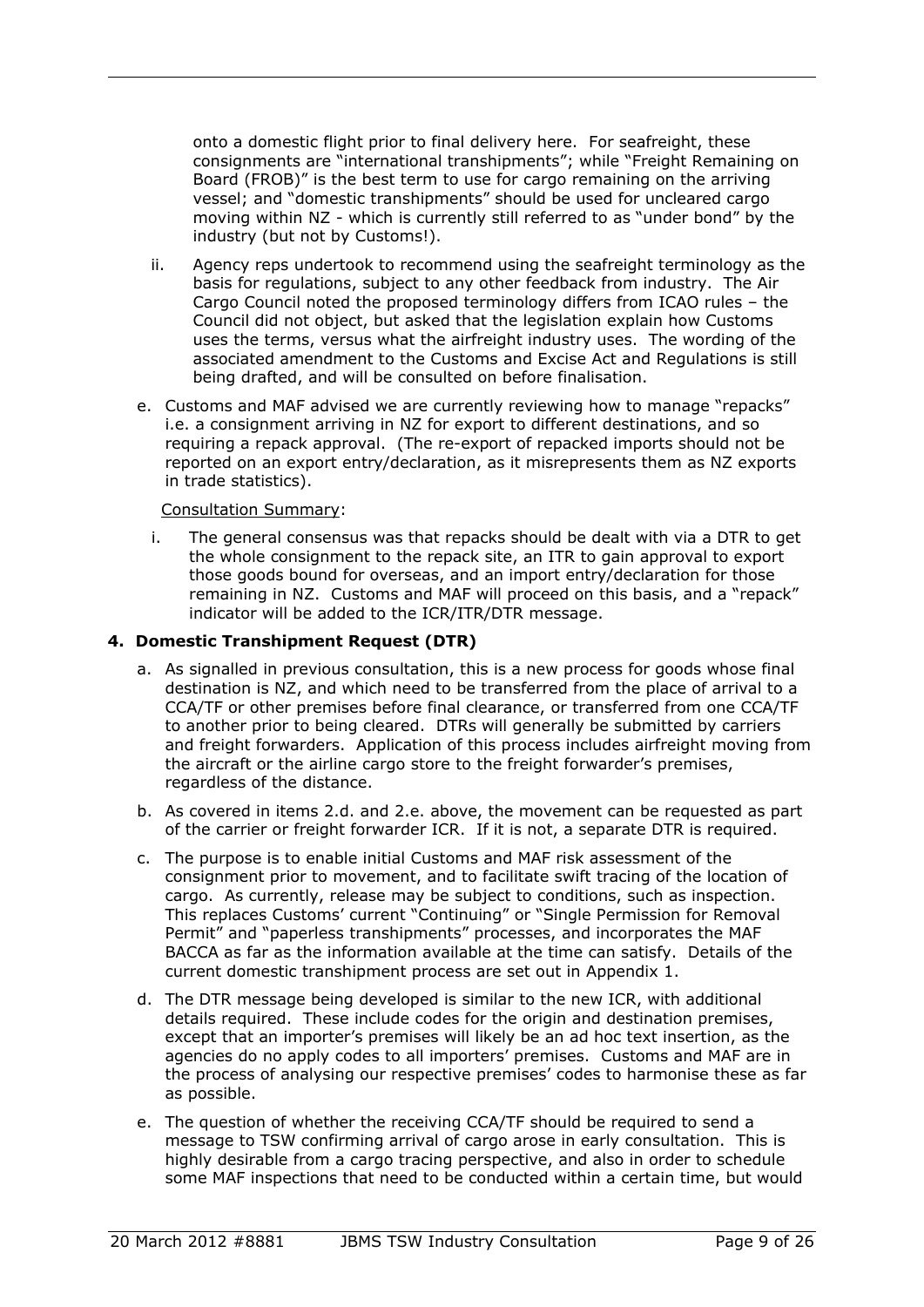involve an extra message transmission for the receiving CCA/TF. Customs and MAF sought feedback from the industry meetings, and concluded that our need to know when certain cargo has arrived or whether it has not arrived at all can be dealt with via reporting through other means. As a result, it's confirmed that the receiving CCA/TF will not be required to send a message to TSW confirming arrival of cargo.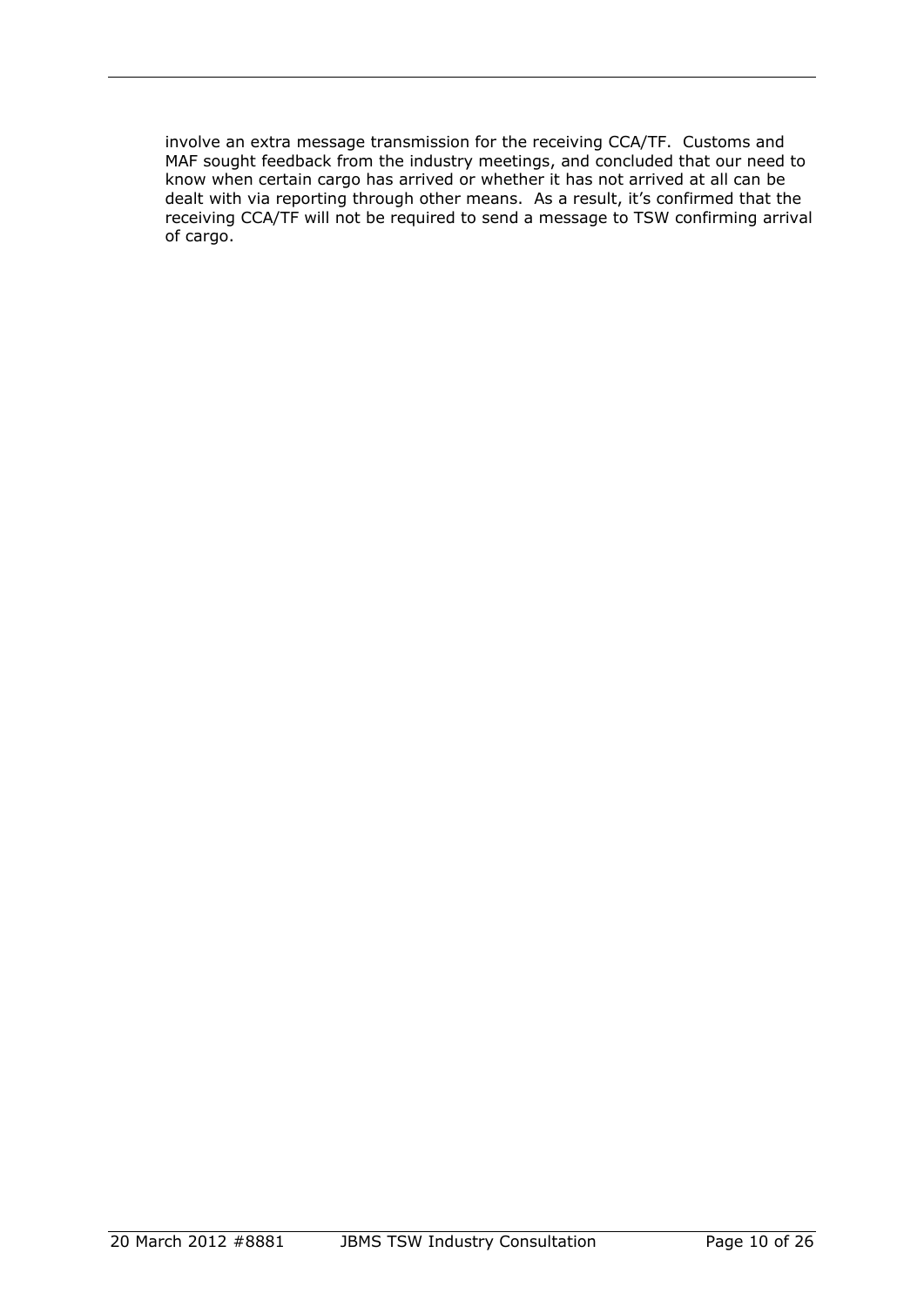## **Outward Airfreight Reporting**

<span id="page-10-0"></span>

#### **5. Advance Notice of Departure (AND)**

- a. This is based on the existing Outward Report form and the renaming aligns with the imports process described above. The AND contains much the same data as the Outward Report, but will be based on the WCO3 data model. It will be used for reconciliation to Outward Cargo Reports (OCRs - see below), and to generate a Certificate of Clearance as a PDF attachment if required (this is rare for aircraft). The Certificate of Clearance is currently provided in hard copy.
- b. Receipt of the main AND document is required for all craft as it triggers the automated reconciliation process for ensuring all OCRs are later been submitted.
- c. For commercial scheduled flights, we are looking to transfer the AND submitted by airlines to Customs for API purposes, to TSW for Outward Cargo Report reconciliation purposes, as no additional particulars are currently required other than the number of cargo reports that will be lodged, which we are working through. Where no API has been lodged, an AND will need to be submitted.

#### Consultation Summary:

i. The use of API to satisfy the AND requirement for aircraft is confirmed.

#### **6. Outward Cargo Report (OCR – export reconciliation)**

- a. There is little change to the content of this message, other than it will be based on the WCO3 data model.
- b. An OCR will continue to be required to be submitted by the airline for each departing craft or flight number within two hours of departure from New Zealand, to ensure all shipments were cleared by Customs prior to loading.
- c. An OCR will also continue to be required to be submitted by the freight forwarder or express courier for each export consolidation to ensure all consignments within it have been cleared by Customs before loading.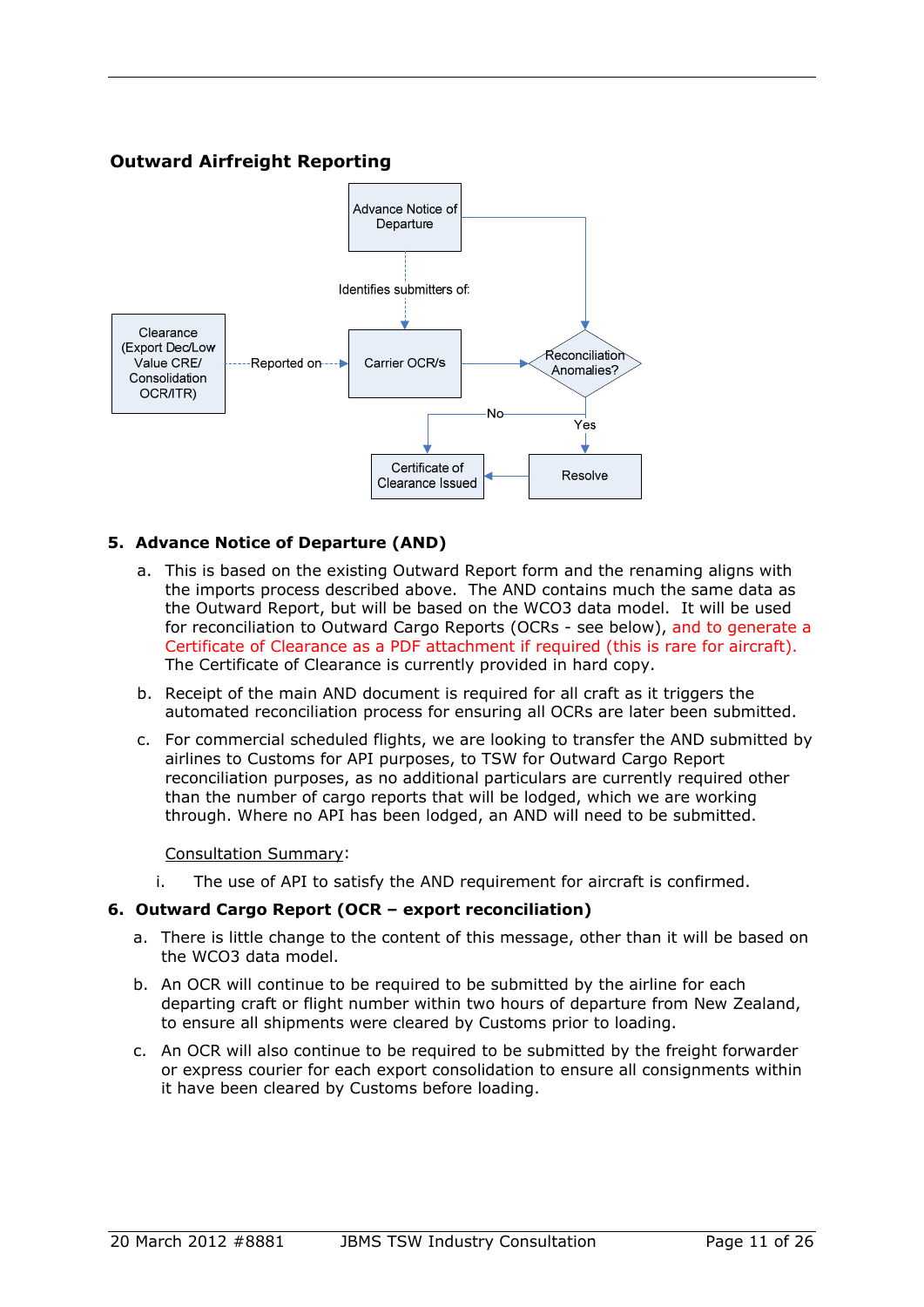<span id="page-11-1"></span>

## <span id="page-11-0"></span>**SHIPPING LINES, SHIPPING AGENTS, FREIGHT FORWARDERS AND PORT COMPANIES**

## **Inward Seafreight Reporting**

### **7. Advance Notice of Arrival (ANA)**

- a. Submitted by the person in charge of a craft, or the operator/owner or their agent. The purpose is for initial advanced risk assessment of the craft, crew, passengers and cargo (the latter reported on an Inward Cargo Report – see below) by Customs, MAF, Maritime NZ and Ministry of Health (MOH). The objective is to determine whether the craft can berth and crew and passengers can land, and any inspection or other action required.
- b. Receipt of the main ANA document is required for all craft as it triggers the automated reconciliation process for ensuring all Inward Cargo Reports have been submitted.
- c. For commercial vessels, we are looking for the ANA to include the few additional particulars/attachments currently required in the Inward Report, so that the Inward Report as a separate, additional document is not required.
- d. The additional particulars/attachments (displacement, crew declarations, controlled drug/firearm list) will be required to be provided in advance with the remainder of the ANA particulars/attachments.

Consultation Summary:

- i. The foregoing points did not raise any objection.
- e. The default response to an ANA lodgement will be along the lines of "Accepted vessel may proceed unless otherwise advised".
- f. We are developing a message for the new ANA based on the WCO3 data model. The new process means the current fax and email submission process will be discontinued, and shipping agents will submit the ANA online via the TSW website.

#### Consultation Summary:

i. Agents were concerned about having to enter into the TSW website facility information emailed from the ship, causing re-keying of a document for an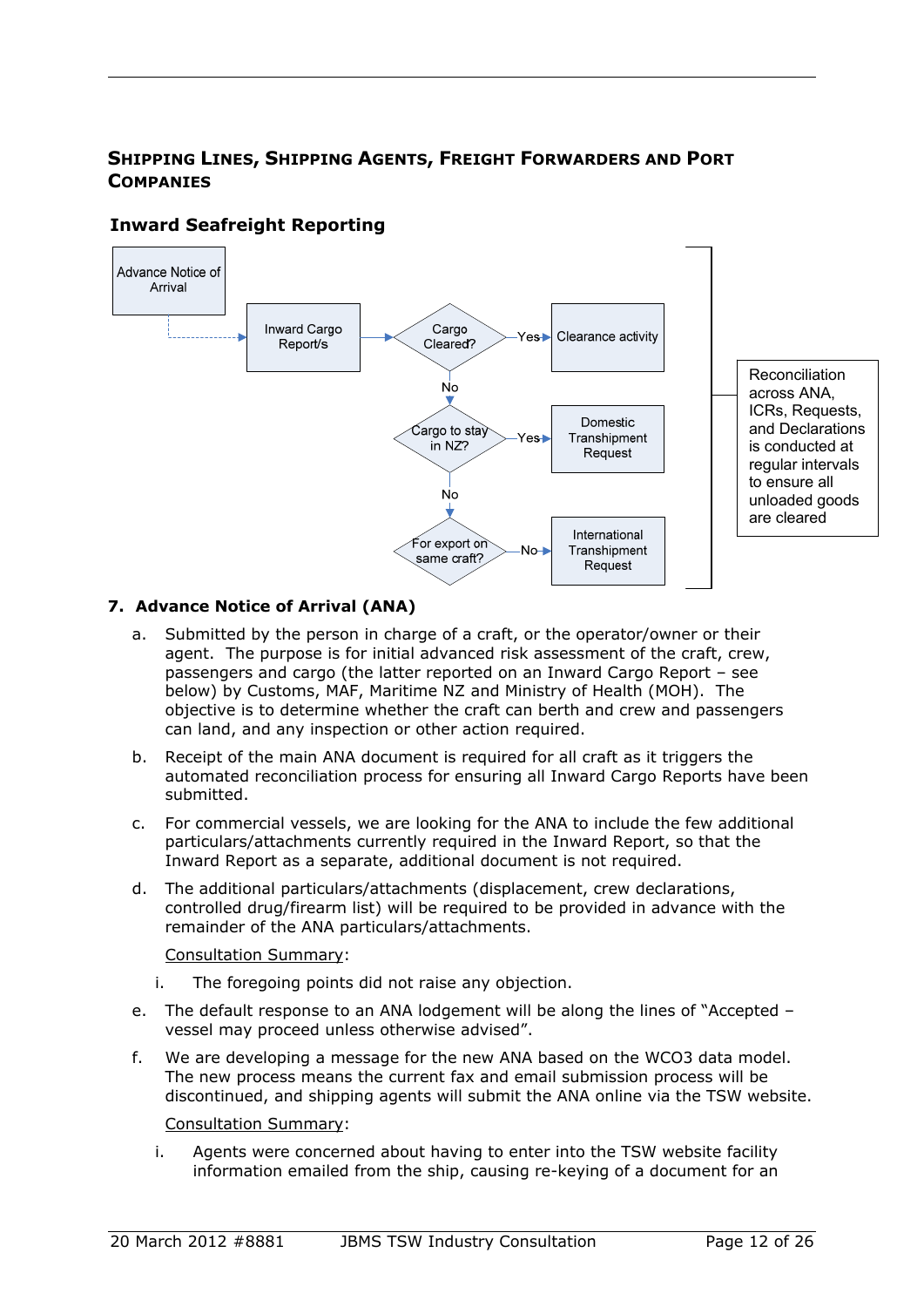already time-constrained industry. While JBMS reps advised that agents will be able to pre-prepare and save a number of templates that might only require a few field updates for a given ship, so this may not be the imposition agents' fear, agents advised there is a high incidence of first-time tramper vessels, meaning a template cannot be reused to reduce the keying effort. Customs and MAF would like agents to trial the online screens when TSW is available and we will monitor if this is still an issue before any decision is made on whether to mandate the new message as is, or provide for a csv (spreadsheet) file upload.

- ii. There was also a concern that the new ANA message would require a lot more information, which would mean a lot more input keying. JBMS reps assured agents that the core ANA data is little more than required on the current form, with other information still being provided as attachments e.g. crew list; ballast declaration; ports of call history. JBMS reps undertook to show agents the screens when they are developed to see if the concerns will be resolved.
- iii. JBMS reps also noted advice that colours and logos in attachment templates need to be kept to the minimum necessary due to file size limit issues with emails from ships.
- g. The ANA may be provided by the person in charge, or the owner or operator, or their agent, while an Inward Report must be delivered by the person in charge or the owner and verified by declaration. We sought feedback on whether an ANA should contain a declaration about the truth and correctness of the particulars provided.

#### Consultation Summary:

- i. Agency reps noted feedback that there are already sufficient accountabilities in legalisation, and there didn't seem much to be more to be achieved by a declaration. As a result, such a declaration will not be added to the ANA.
- h. In regard to updates of the ANA information, Customs, MAF and Maritime NZ only require updates for changes. The Ministry of Health (MoH) requires an update no later than 12 hours before arrival, regardless of whether there is a change.

#### Consultation Summary:

i. While this did not raise any objection in itself, agency reps passed onto the Ministry of Health the shipping industry's concern that port health officers do not work 24 hours a day, so the original ANA advice and 12-hour update is often going to an unmanned office. The subsequent delays cause ships to be held up from berthing, with consequential costs and inefficiencies. Ministry of Health reps advised the update is a legislative requirement, but they would liaise with Port Health Officers over the response issues. Feedback at the February meeting was that there seemed to have been some improvement.

#### **8. Inward Cargo Report (ICR)**

- a. An ICR will be required at the carrier, space-sharer and consolidation/FAK/LCL level.
- b. As per the current process, there may be one or more carrier/space-sharer level ICRs for a craft, submitted by the person in charge of a craft, or the operator/owner of the craft or the space-sharing carrier, or their agent. ICRs form part of the ANA, so as currently, are required to be lodged not less than 48 hours before the estimated time of arrival of the vessel in NZ.

#### Consultation Summary:

i. A question arose as to whether the ANA had to be submitted before the carrier ICR, and the carrier ICR before any consolidator's ICR, ITR or DTR – so that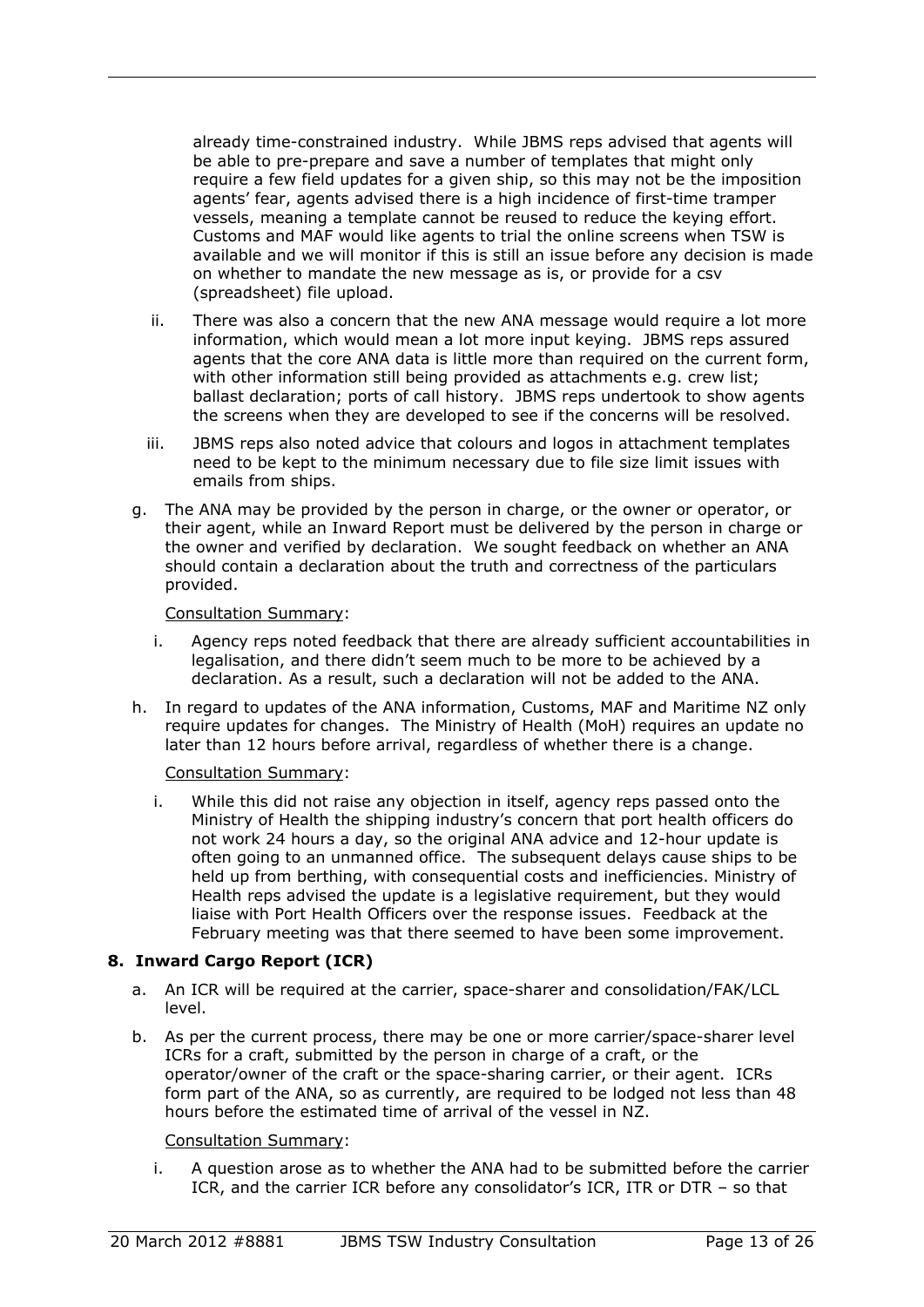everything will be held if the preceding lodgement is not made. The answer is no – any of the lodgements can be submitted in any order, and the agencies encourage the earliest possible advance submission of any of these to assist advance risk assessment. An electronic reconciliation process undertaken by the agencies will ensure that what was landed in NZ (whether for delivery here for international transhipment), was reported to the agencies as required.

- c. We are developing a message for the new ICR based on the WCO3 data model. This provides for much of the data relevant for Customs and biosecurity risk assessment (incorporating MAF BACCA data as far as the information available at the time can satisfy), including the option to provide entity and goods codes e.g. supplier, importer, tariff classification; GS1 product code or classification. The more complete and high-quality the data provided, the greater the opportunity for facilitation and advance advice of any border requirements.
- d. To enhance understanding of the risk posed by the craft, Customs and MAF would like "freight remaining on board" (or "FROB" - sometimes referred to as transit cargo) to be included in the carrier's ICR, and for all "cargo remaining on board" and international transhipment cargo (sometimes called "transfer cargo") to be reported at house bill level by the carrier.

#### Consultation Summary:

- i. Reporting freight remaining on board raised a number of concerns. Some shipping lines do not currently have access to this information in their systems, while some do – it depends on the relationship with the head office. Shipping agents are unlikely to get such access, meaning the lines they represent would need to lodge the information. For both lines and agents, there is a further problem providing more than master bill information, as house-bill level information (i.e. ultimate consignor and consignee and goods description) is not held e.g. lines can provide commodity codes, but not necessarily goods descriptions, and not ultimate consignor and consignee. At the first consultation meeting, lines and agents undertook to identify what data they can access locally and what their head offices could provide if required, but the results were patchy. At the February 2012 meeting, Customs and MAF undertook to review the level of risk and other options before pursuing this requirement any further.
- ii. At the February 2012 consultation meeting, agency reps also sought feedback from ports on how MAF can be advised of FROB containers that need to be temporarily placed on wharf for loading purposes ("DLR" cargo). While industry reps advised the BAPLIE file provides some information that could help MAF identify containers that would be a risk if they were subject to DLR, it won't include all risk assessment information, such as the previous ports a container has visited. It was noted that all containers, whether NZ-destined or subject to DLR, could be cross-contaminated though proximity to others on board, so targeting the specific risk seems unachievable. Again, MAF undertook to review the level of risk and other options before pursuing this question any further.
- e. The ICR at carrier level will include the ability to submit an International Transhipment Request (ITR) or Domestic Transhipment Request (DTR) for advance approval to move the relevant consignments to a Customs Controlled Area/Transitional Facility (CCA/TF) awaiting export on another craft (whether air or sea), or awaiting import clearance. If such a request is not made in the carrier ICR, a separate ITR or DTR will need to be submitted (see items 9 and 10 below).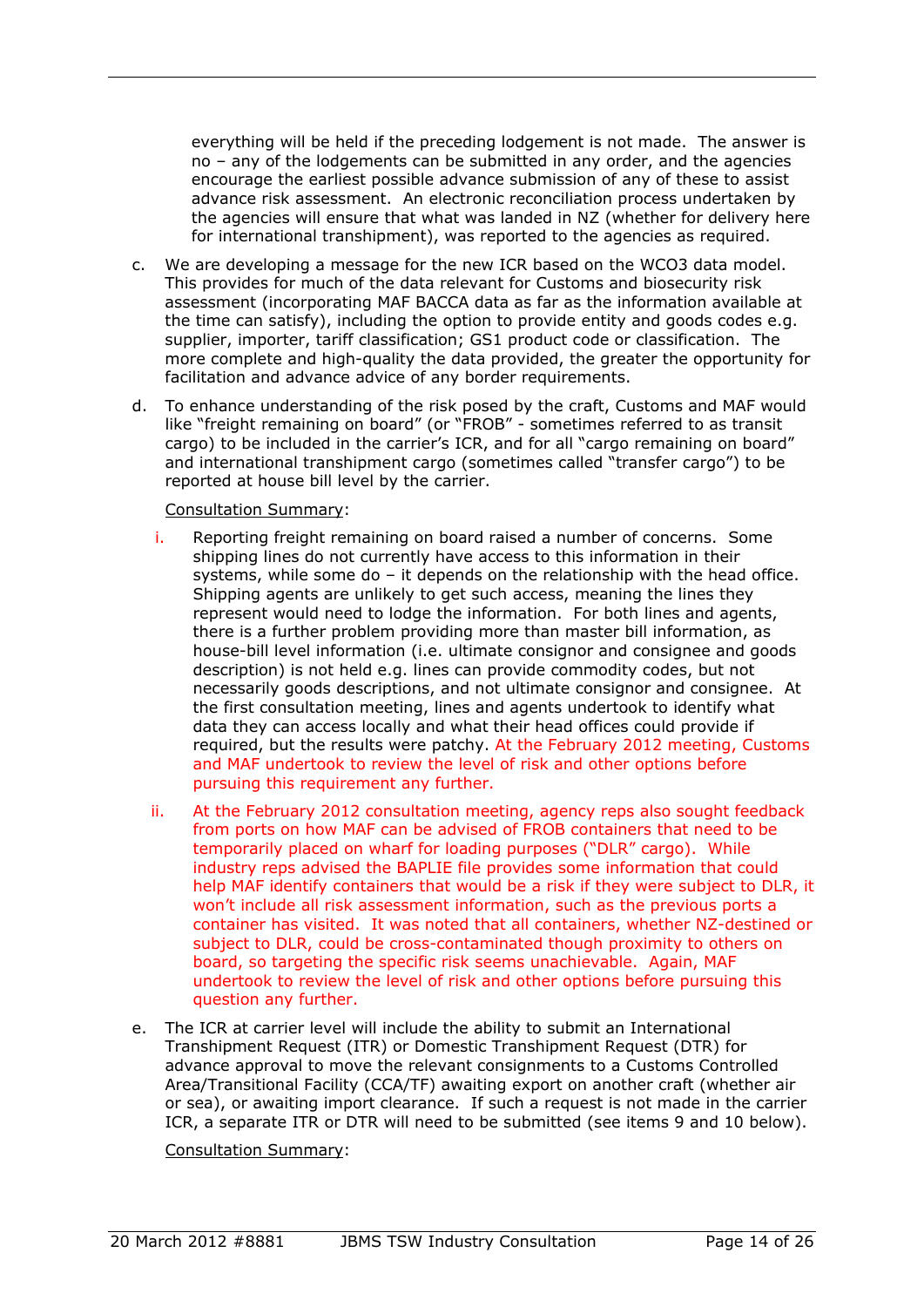- i. At the February 2012 meeting, the detail of the ITR information was discussed, with agency reps explaining that the Customs code for the NZ port of export's Customs Controlled Area (CCA) will need to be specified so they can receive the electronic authorisation to load that will be generated by the ITR. Industry reps were concerned about how these codes could be introduced to off-shore shipping lines' systems. Customs and MAF undertook to publish these codes online, and shipping lines will consider how to achieve adoption in the international industry. The same issue applies to DTR codes as discussed in paragraph 10.2.ii. below.
- f. As signalled in 2009 consultation, there will be a new mandatory requirement for an ICR to be submitted for every consolidation shipment intended for delivery or repack in New Zealand, by the responsible freight forwarder or their agent. This will report the individual consignment level (house bill) details, and the same submission deadline as the carrier ICR will apply i.e. not less than 48 hours before the estimated time of arrival of the vessel in NZ.

#### Consultation Summary:

- i. Concern was raised about confidentiality of ICR information between consolidators sharing an FAK container. Agency reps assured industry reps that one ICR per FAK consignment is not expected – the prime consignee freight forwarder will need to identify on their ICR how many are to be lodged for the shipment, and who the submitters will be.
- ii. A freight forwarder advised that some consolidation shipments comprise further consolidations, meaning multiple consolidator ICRs are involved. Concern was raised that movement of a container off wharf to the prime consolidator's premises could be delayed because of one tardy consolidator not submitting their report, so all are penalised. Agency reps confirmed all reports would need to be received to enable risk-assessment of the container and movement approval. Agency reps undertook to work through how we can encourage timely submission – a suggestion from the floor being to have a penalty for late submission. The requirement for a penalty is under action by the JBMS Policy/Legal team.
- iii. Agency reps acknowledged the viability of the proposed process wasn't clear, but pointed out that we have 18 months from TSW go live to mandating of the new messages to trial it, monitor impacts and resolve difficulties, which industry reps accepted.
- g. Similarly, within this consolidation-level ICR, the submitting freight forwarder will be able to include an International Transhipment Request (ITR) or Domestic Transhipment Request (DTR) to move the consolidation to a Customs Controlled Area/Transitional Facility (CCA/TF) awaiting export on another craft (whether air or sea), or awaiting import clearance, if such a request has not already been made on the carrier ICR. If this request is not made in the carrier or consolidator ICR, a separate ITR or DTR will need to be submitted to move the consignment (see items 9 and 10 below).

#### **9. International Transhipment Request (ITR)**

- a. As signalled in previous consultation, this is a new message for shipments that arrive in NZ, but whose final destination is not NZ, and which need to be transferred to another vessel/aircraft without unpacking (sometimes called transhipment cargo). ITRs will generally be submitted by carriers and freight forwarders.
- b. The purpose is to enable initial Customs and MAF risk assessment of the container and/or goods prior to unloading, movement and subsequent loading aboard the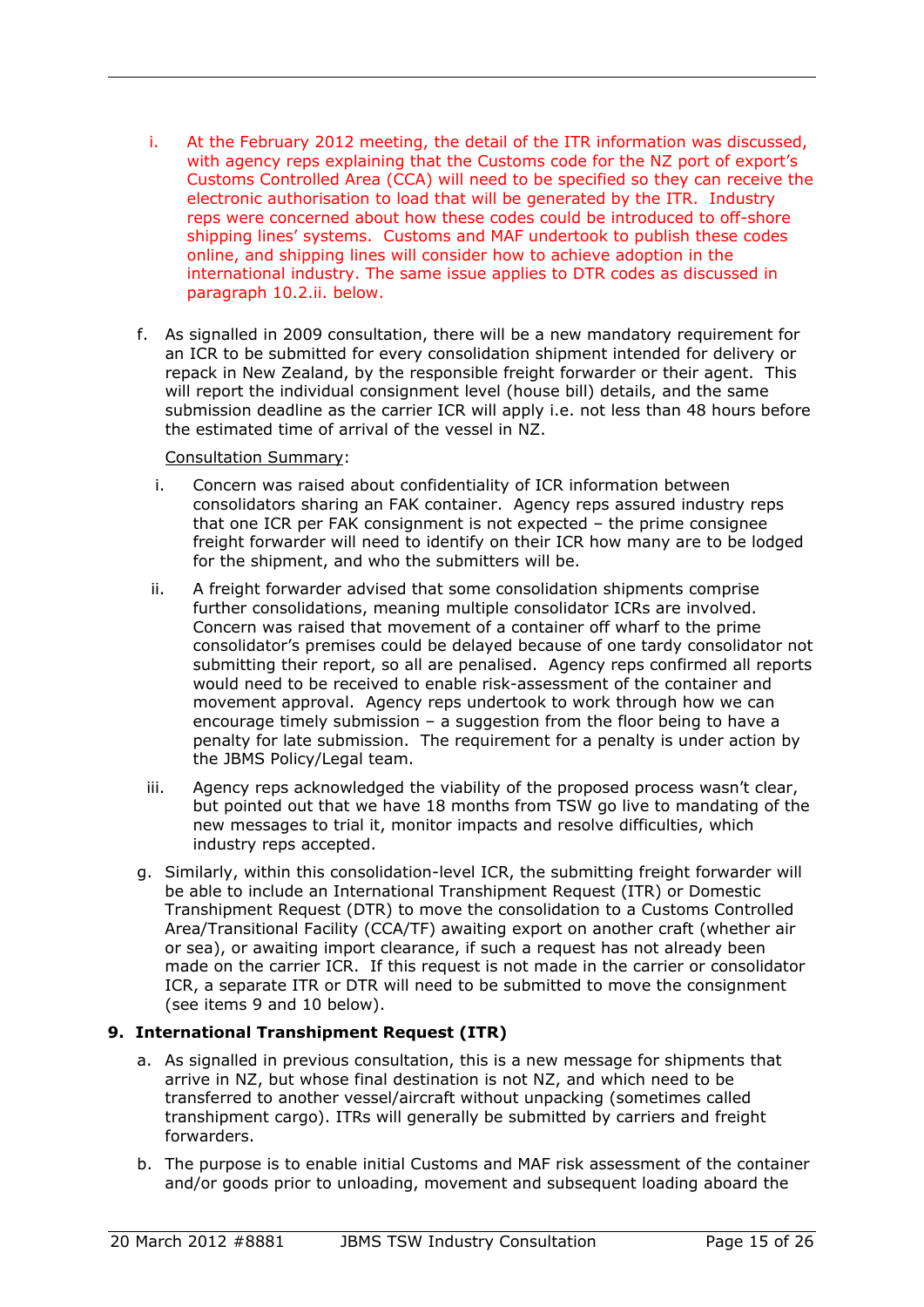export craft. This replaces Customs' current transhipment for export process, and incorporates data required by MAF.

- c. The ITR message being developed is similar to the new ICR, with additional details required. These include codes for the import and export craft, and the transport mode.
- d. The issue of the level of detail to be provided for consolidation/FAK/LCL shipments has arisen. In an ideal world, this would be at detailed house bill level, as assessment of the security and biosecurity risk cannot be fully effective without the detail.

#### Consultation Summary:

- i. This involves the same issues as identified in paragraph 8.d.i. above, but it's possible the outbound carrier could know the details as they need to report them to the importing country's administration.
- ii. Freight forwarders confirmed that they would only be able to fulfil a requirement to report house bill details for international transhipments if they have a relationship with the export or import country's freight forwarder, and even then do not normally have access to the data.
- iii. At the February meeting, Customs and MAF advised the issue for agencies is the biosecurity and maritime security risk of the movement, plus that in many cases the onward bill of lading is cut in NZ, which presents a reputational risk from other countries' perception that any problem goods are of NZ origin. Given the feedback on difficulties with this proposal, Customs and MAF will not insist on this requirement right now, but we will pursue this with industry over time as international expectations for such data evolve. This includes the potential that rather than being a blanket requirement that FROB and international transhipment cargo be reported as part of the ICR, there be a requirement to report this cargo within a specified time if requested, to cover situations such as the MV Rena grounding.
- e. The question of terminology has also arisen. Some in the industry call cargo that is arriving on one craft for export on another "transit" cargo, while others call it "transhipment" cargo. Customs has historically used "transhipment" for such cargo, and has used the term "transit' for cargo remaining on board a vessel while it is in NZ before continuing its journey. We understand other administrations call the latter "Freight Remaining On Board". We would like to be consistent with international practice, and requested feedback on the prevailing definition of these terms in the NZ industry.

- i. Following some variance in views, the general consensus appeared to be that these consignments are "international transhipments"; while "Freight Remaining on Board (FROB)" is the best term to use for cargo remaining on the arriving vessel; and "domestic transhipments" should be used for uncleared cargo moving within NZ - which is currently still referred to as "under bond" by the industry (but not by Customs!).
- ii. Agency reps undertook to recommend using this result as the basis for regulations. The wording of the associated amendment to the Customs and Excise Act and Regulations is now being drafted.
- f. Customs and MAF advised we are currently reviewing how to manage "repacks" i.e. a consignment arriving in NZ for export to different destinations, and so requiring a repack approval. (The re-export of repacked imports should not be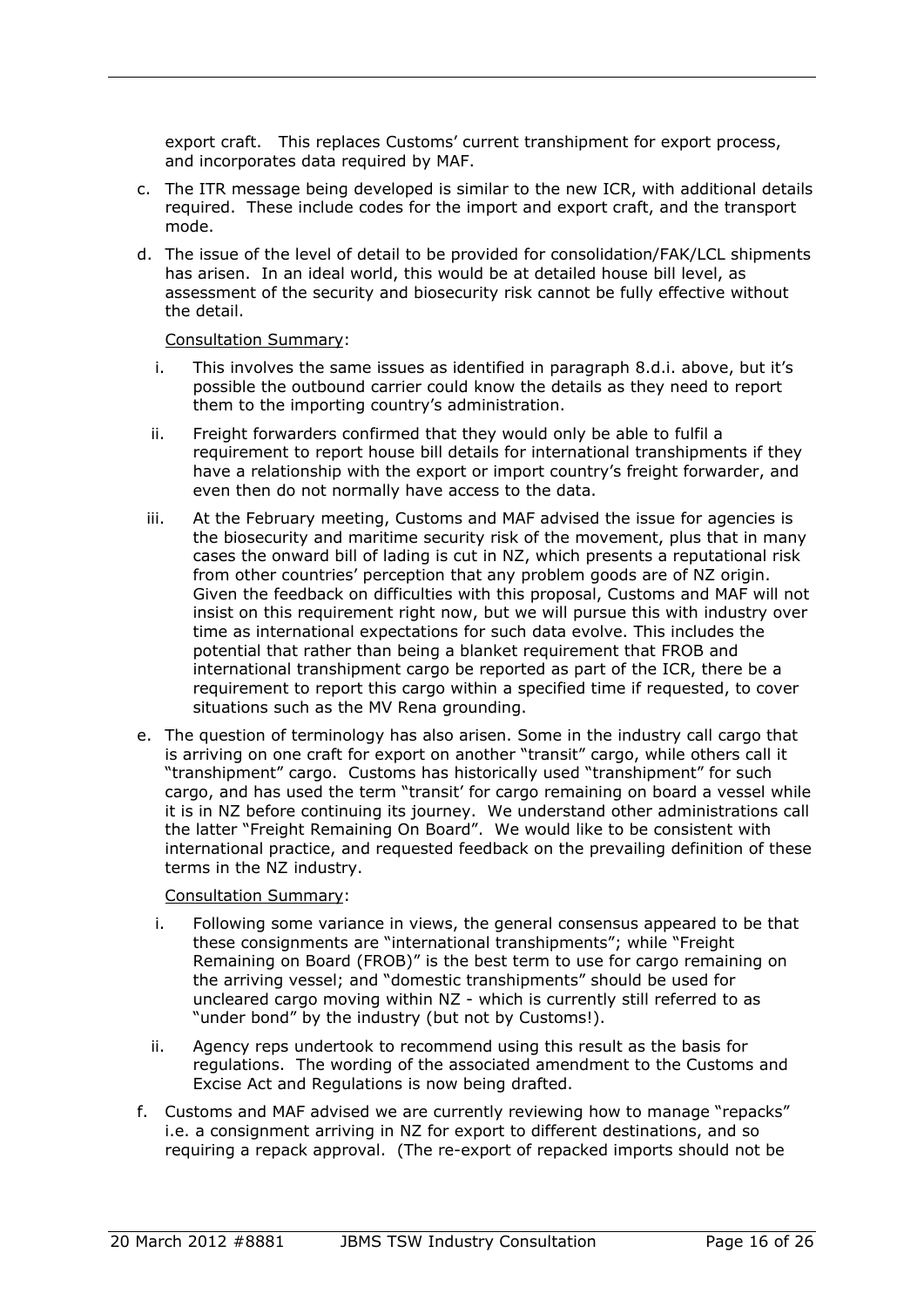reported on an export entry/declaration, as it misrepresents them as NZ exports in trade statistics).

Consultation Summary:

i. The general consensus was that repacks should be dealt with via a DTR to get the whole consignment to the repack site, an ITR to gain approval to export those goods bound for overseas, and an import entry/declaration for those remaining in NZ. Customs and MAF will proceed on this basis, and a "repack" indicator will be added to the ICR/ITR/DTR message.

#### **10. Domestic Transhipment Request (DTR)**

a. As signalled in previous consultation, this is a new message for goods whose final destination is NZ, and which need to be transferred from the place of arrival to a CCA/TF or other premises before final clearance, or transferred from one CCA/TF to another prior to being cleared. DTRs will generally be submitted by carriers and freight forwarders.

- i. The first consultation meeting was concerned about whether this would apply to cargo moving to inland ports, due to delays to rail movements if the DTR is not able to be submitted or approval not received in time. Agency reps stressed that the risks of movements to inland ports - biosecurity in particular - are a concern, and suggested that the movements should be able to be reported on the carrier's and/or consolidator's ICR, so should be lodged at least 48 hours prior to arrival and processed well in time. This was acknowledged by industry reps.
- ii. At the February 2012 meeting, Customs and MAF reiterated we need to know in advance that cargo is destined for an inland port, and this is not happening now. We sought industry feedback on what is a viable solution for reporting these movements, noting the need to preserve reporting of the actual port of discharge. A combination of the UNLOC code and Customs and MAF premises code in the "location" data element of the carrier or consolidator's ICR (where the DTR is made at that level) was discussed in detail. JBMS reps undertook to draft the ICR Message Implementation Guidelines setting out how we see it working, and provide these for feedback.
- iii. Industry reps raised the issue that the exact inland port destination (road head or rail head) was not always known, but acknowledged it generally was, and that amendments could be made to the ICR/DTR in NZ to update this information. Industry reps were also concerned about achieving adoption of the Customs and MAF premises codes by their overseas offices. Agency reps observed that within reason, industry can make changes when members put their minds to it, as occurred with the "no CEDO, no load" change to exports in 2004.
- iv. Agency reps acknowledged the viability of the proposed process wasn't clear, but pointed out that we have 18 months from TSW go live to mandating of the new messages to trial it, monitor impacts and resolve difficulties, which industry reps accepted.
- v. Agency reps expected that the introduction of the DTR message would enable the removal of CCA Procedure Statement provisions that require the CCA releasing a domestic transhipment to gain advice of receipt from the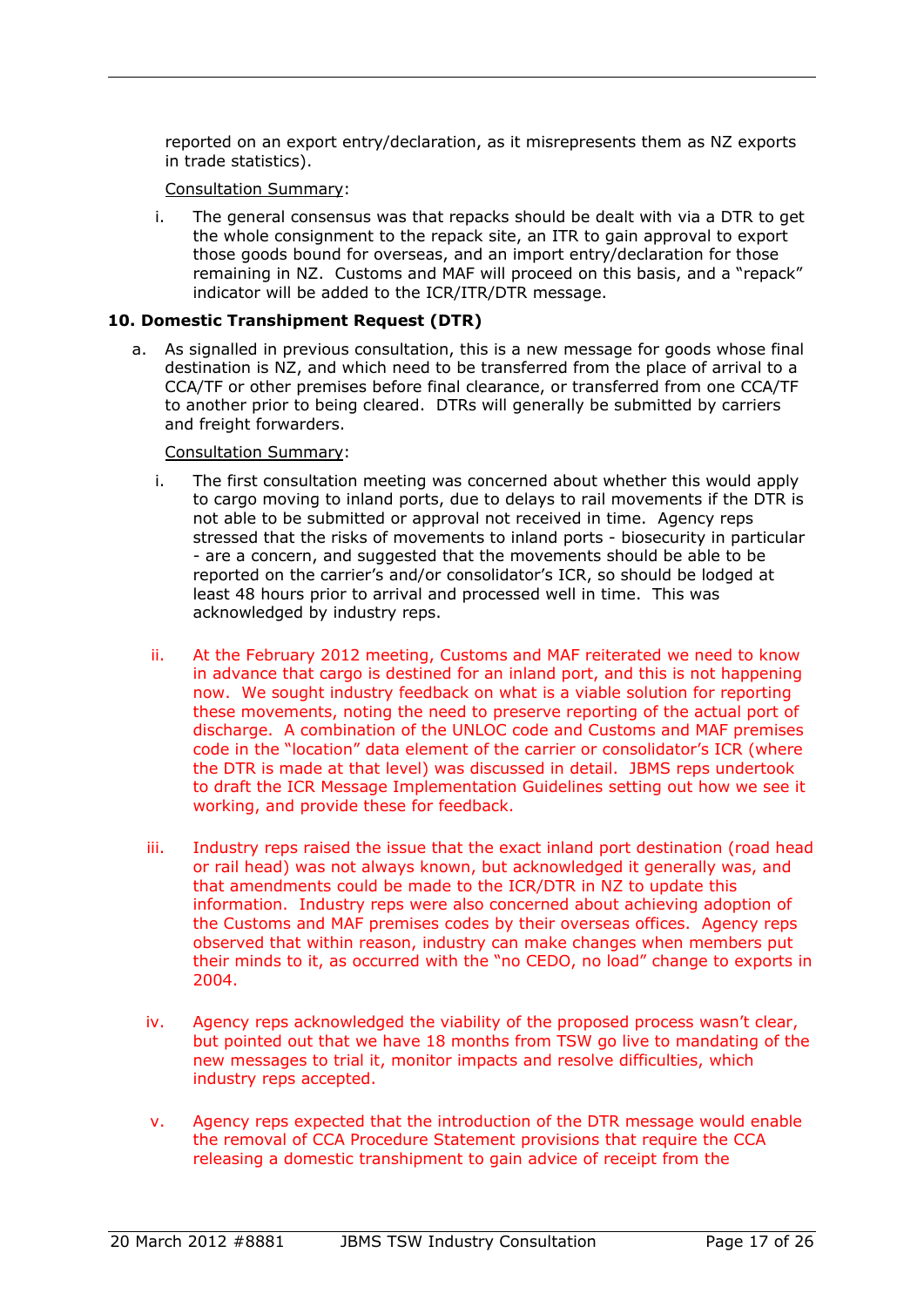destination CCA. This will be confirmed once the new process is introduced and proven as viable.

- b. As covered in paragraphs 8e and 8g above, the movement can be requested as part of the carrier or consolidator ICR. If it is not, a separate DTR is required.
- c. The purpose is to enable initial Customs and MAF risk assessment of the container and/or goods prior to movement, and to facilitate swift tracing of the location of cargo when necessary. As currently, release may be subject to conditions, such as on-wharf container wash. This replaces Customs' current "Continuing" or "Single Permission for Removal Permit" and "paperless transhipments" processes, and incorporates the MAF BACCA as far as the information available at the time can satisfy.
- d. The DTR message being developed is similar to the new ICR, with additional details required. These include codes for the origin and destination premises, except that an importer's premises will likely be an ad hoc text insertion, as the agencies do no apply codes to all importers' premises. Customs and MAF are in the process of analysing our respective premises' codes to harmonise these as far as possible.
- e. The question of whether the receiving CCA/TF should be required to send a message to TSW confirming arrival of cargo arose in early consultation. This is highly desirable from a cargo tracing perspective, and also in order to schedule some MAF inspections that need to be conducted within a certain time, but would involve an extra message transmission for the receiving CCA/TF. Customs and MAF sought feedback from the industry meetings, and concluded that our need to know when certain cargo has arrived or whether it has not arrived at all can be dealt with via reporting through other means. As a result, it's confirmed that the receiving CCA/TF will not be required to send a message to TSW confirming arrival of cargo.

#### **Outward Seafreight Reporting**

<span id="page-17-0"></span>

#### **11. Advance Notice of Departure (AND)**

a. This is a new message based on the existing hard copy Outward Report form. The renaming aligns with the imports process described above. The AND contains much the same data as the current hard copy Outward Report, but will be based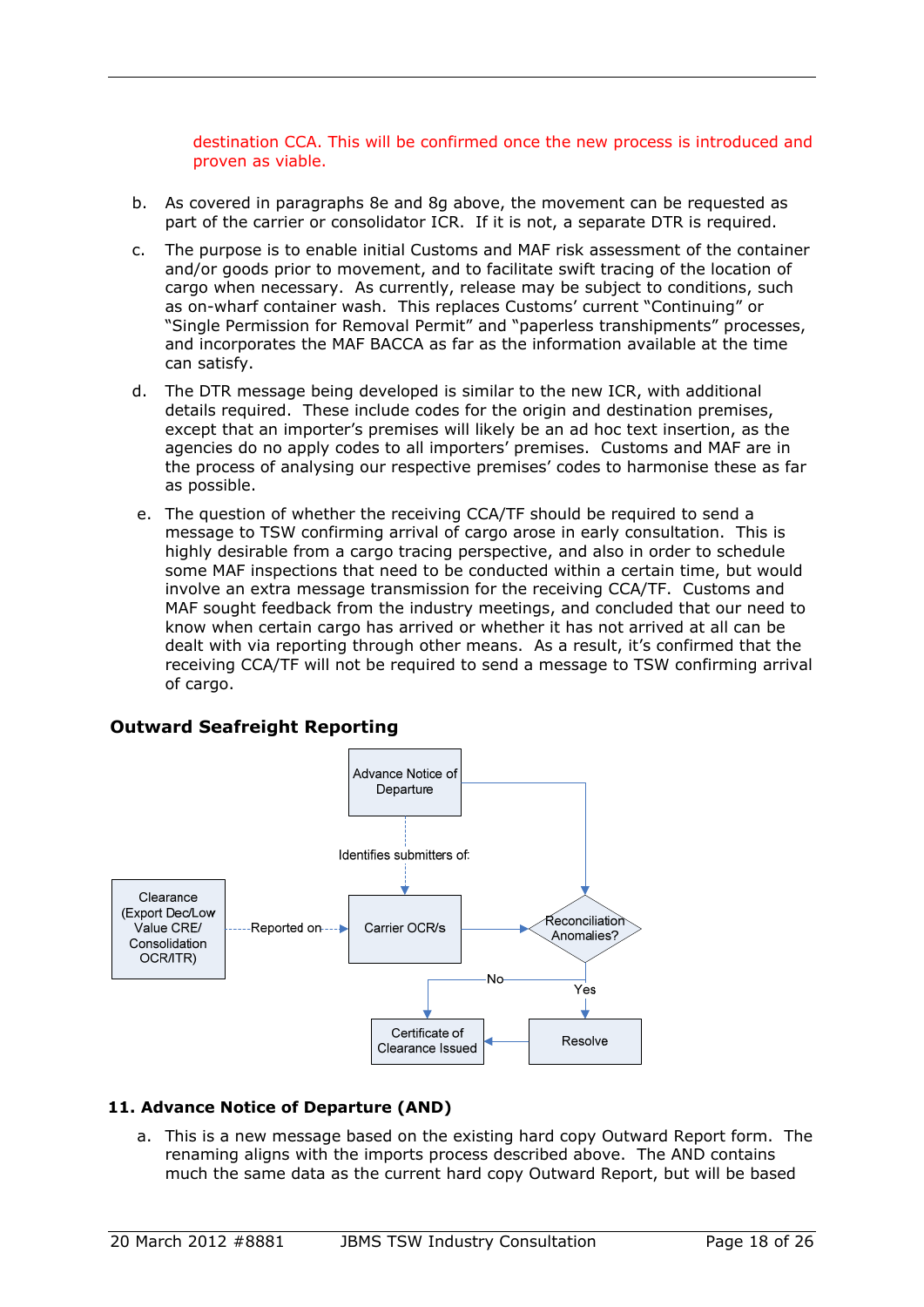on the WCO3 data model. It will be used for reconciliation to Outward Cargo Reports (OCRs - see below), and to generate a Certificate of Clearance as a PDF attachment. The Certificate of Clearance is currently provided in hard copy.

#### Consultation Summary:

- i. Agency reps sought feedback on whether provision of the Certificate of Clearance as a PDF attachment would be a problem for the vessel's arrival in any next port of call. Industry reps advised it would not, so Customs will proceed with providing it in this way.
- b. Receipt of the main AND document is required for all craft as it triggers the automated reconciliation process for ensuring all OCRs have been submitted.
- c. The new process means the current fax and email submission process will be discontinued – it will be submitted online via the web channel.
- d. Currently, the Outward Report is required to be submitted by the person in charge of the craft. Customs and MAF sought feedback on whether this should be extended to the owner or operator or their agent, as for the ANA. There was clear industry support for this, and it is being included in a proposed amendment to the Customs and Excise Act.

#### **12. Outward Cargo Report (OCR – export reconciliation)**

- a. There is little change to the content of this message, other than it will be based on the WCO3 data model. An OCR will continue to be required for each export consolidation to ensure all consignments within it have been cleared by Customs prior to loading, and for each craft to ensure all shipments have been cleared by Customs.
- b. However, seafreight carrier OCRs are currently submitted after departure of the vessel, which compromises the purpose of the reconciliation process. Customs and MAF sought feedback from industry on the viability of requiring OCRs to be submitted prior to vessel departure. Then, if an OCR stated as to be submitted on the AND is not received, or any such OCR contains reconciliation anomalies, the Certificate of Clearance would be withheld until a Customs officer is either satisfied they are resolved, or that the risk is acceptable.

- i. There was clear consensus that it is generally not possible to have the OCRs compiled and submitted prior to vessel departure. Factors include loading working up to tide changes; the completion process is not immediate upon loading as some contact with lines and freight forwarders is often required before submission; and some ports/lines do not fully automate the OCR compilation from the load process.
- ii. Agency reps accepted the current OCR reporting time of within 24 hour after departure will continue, but explained a range of treatments might need to be applied to ensure NZ's reputation with overseas administrations such as the US was not compromised as a result of reconciliation anomalies.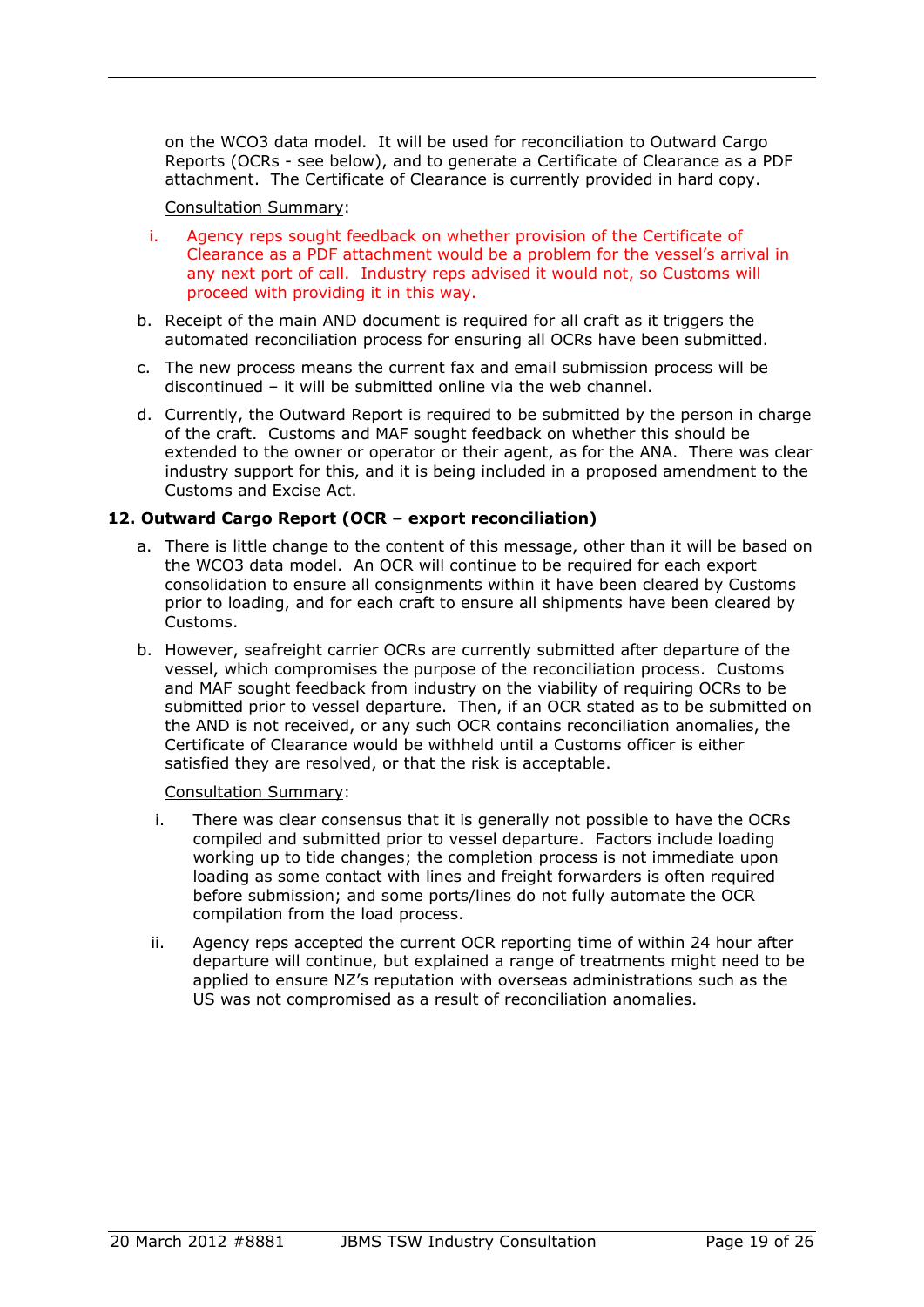## <span id="page-19-0"></span>**FREIGHT FORWARDERS, CUSTOMS BROKERS, IMPORTERS AND EXPORTERS**



## <span id="page-19-1"></span>**Inward Cargo Clearance**

#### **13. Inward Consolidation Reports**

a. Freight forwarders dealing with consolidations please refer to section 2 (airfreight) and section 8 (seafreight) above for new requirements.

#### **14. International and Domestic Transhipment Requests**

a. Freight forwarders dealing with international and domestic transhipments (sometimes called "movements under bond") please refer to sections 3 and 4 (airfreight) and sections 9 and 10 (seafreight) above for new requirements.

#### **15. Low Value Write-offs**

- a. Write-off of low value consignments for which total duty and GST payable falls under the \$60 de minimus (generally airfreight) will continue to be able to be requested via the ICR (sometimes called an Electronic Cargo Information report, or ECI).
- b. We are developing a message for the new ICR based on the WCO3 data model. This provides for much of the data relevant for Customs and biosecurity risk assessment (incorporating MAF BACCA data as far as the information available at the time can satisfy), including the option to provide entity and goods codes e.g. supplier, importer, tariff classification; GS1 product code or classification. The more complete and high-quality the data provided, the greater the opportunity for facilitation and advance advice of any border requirements.

#### Consultation Summary:

i. Agency reps stressed that while the write-off ICR message enables inclusion of MAF BACCA data, if additional information is required in order for MAF to adequately risk assess the consignment, this will need to be provided by way of an Import Declaration message (see below), as this is the message that replaces the current full eBACCA.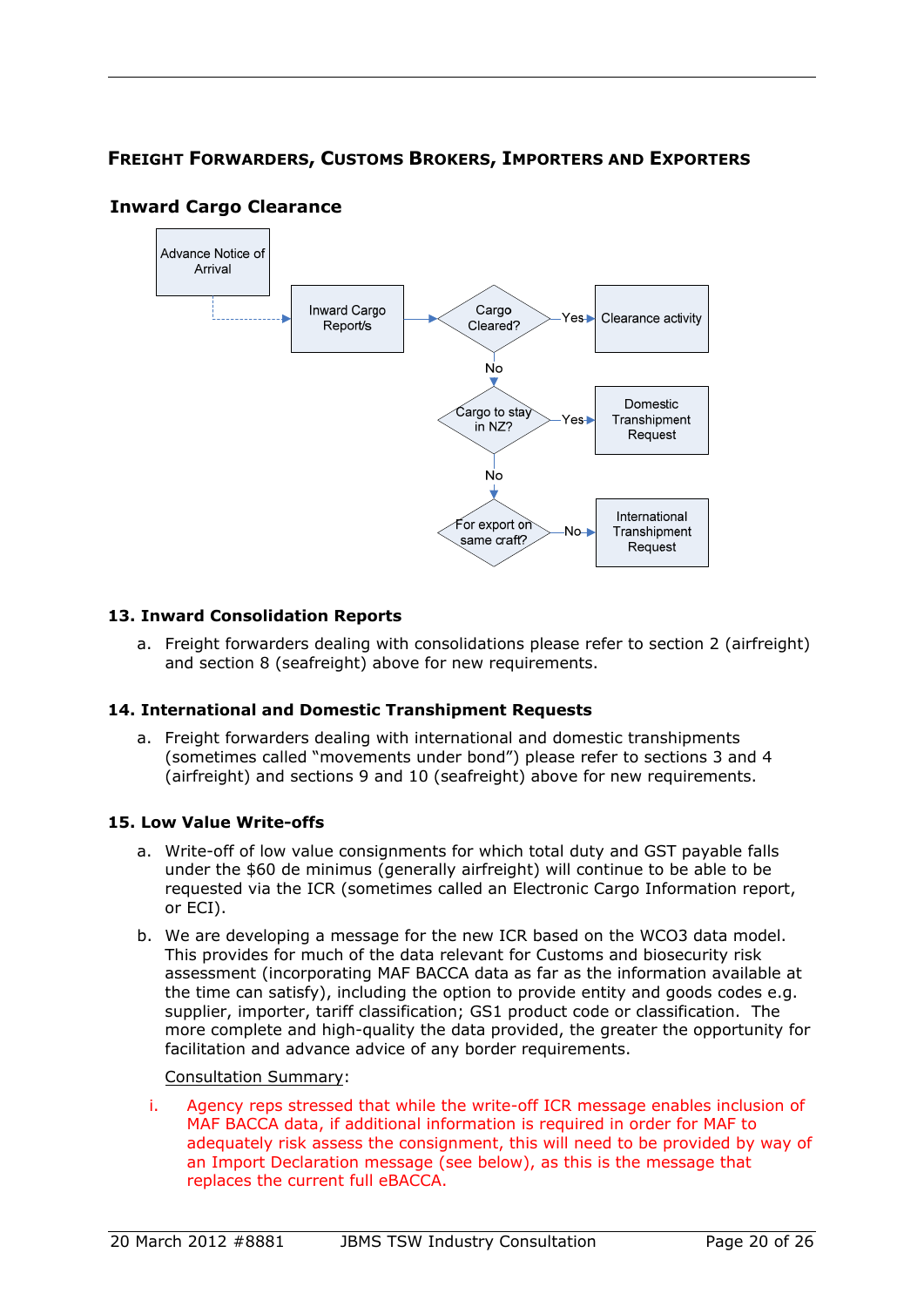c. The submitter will be required to make a positive affirmation against a consignment on the ICR that write-off is requested.

#### Consultation Summary:

- i. An express courier raised concern about the effort required to identify the revenue payable on goods within a consignment that is write-off marginal, which is time consuming and out of scale to the revenue value involved. They suggested replacing the current duty and GST de minimus with a consignment value threshold would be a better approach.
- ii. However, Customs has already assessed the concept of a threshold to replace the de minimus following an earlier industry proposal, which was declined. Customs does not consider this new positive indication requirement creates grounds for revisiting this decision. The requirement for the freight forwarder to assess the validity of each write-off consignment is absolutely valid as it's about ensuring any prohibited goods controls (such as those related to biosecurity, food safety, weapons and medicines) are satisfied, not just to ensure payment of duty and GST due. An industry focus on automating the write-off of low value goods as far as possible without consideration of the risk elements of a consignment is something we want to work with you to change.
- iii. There was a query as to whether declarant PINs would be required to lodge an ICR containing write-off requests. Agency reps recognise the reality that for some high transaction volume freight forwarders and express couriers, no individual declarant in fact creates the submission. However, we need to ensure reliable corporate culpability for false or erroneous data. As it is technically difficult to allow for exceptions to the PIN requirement, it is likely that such ICR write-off messages will need to contain a PIN. However, where a client satisfies Customs and MAF that the submission is always system-generated, we will issue and accept an "organisational declarant" PIN rather than an individual one. The JBMS Policy/Legal team that is drafting legislative amendments to support the TSW implementation is working on this.

#### **16. Import Declaration**

a. We are developing a message for the new Import Declaration based on the WCO3 data model, replacing the current Customs Import Entry and MAF BACCA. This also provides for additional data relevant for Customs and biosecurity risk assessment, again including the option to provide further entity and goods codes e.g. grower and packer identifiers; GS1 product code or classification.

- i. Agency reps asked about the viability, for seafreight, of requiring that a detail line specify which shipping container the goods are packed in. When alerts on particular goods are triggered, this would allow the response message to identify which containers are held and which can be released. Industry reps advised that while this would be good outcome, they rarely receive packing lists that enable this to be specified, and that even then they are in hard copy so it would mean a lot of extra work on preparation of the import declaration. The preference was to make this optional so that the benefit can be achieved if the information is readily available. Customs and MAF confirmed specification of the container number for the goods on each detail line will be optional.
- ii. At the February 2012 consultation meetings, Customs advised we are looking to relax the time limit on when an import entry can be lodged – the current limit being no earlier than 24 hours before arrival for airfreight, and five days for seafreight. This is in acknowledgment of Customs and MAF's desire to risk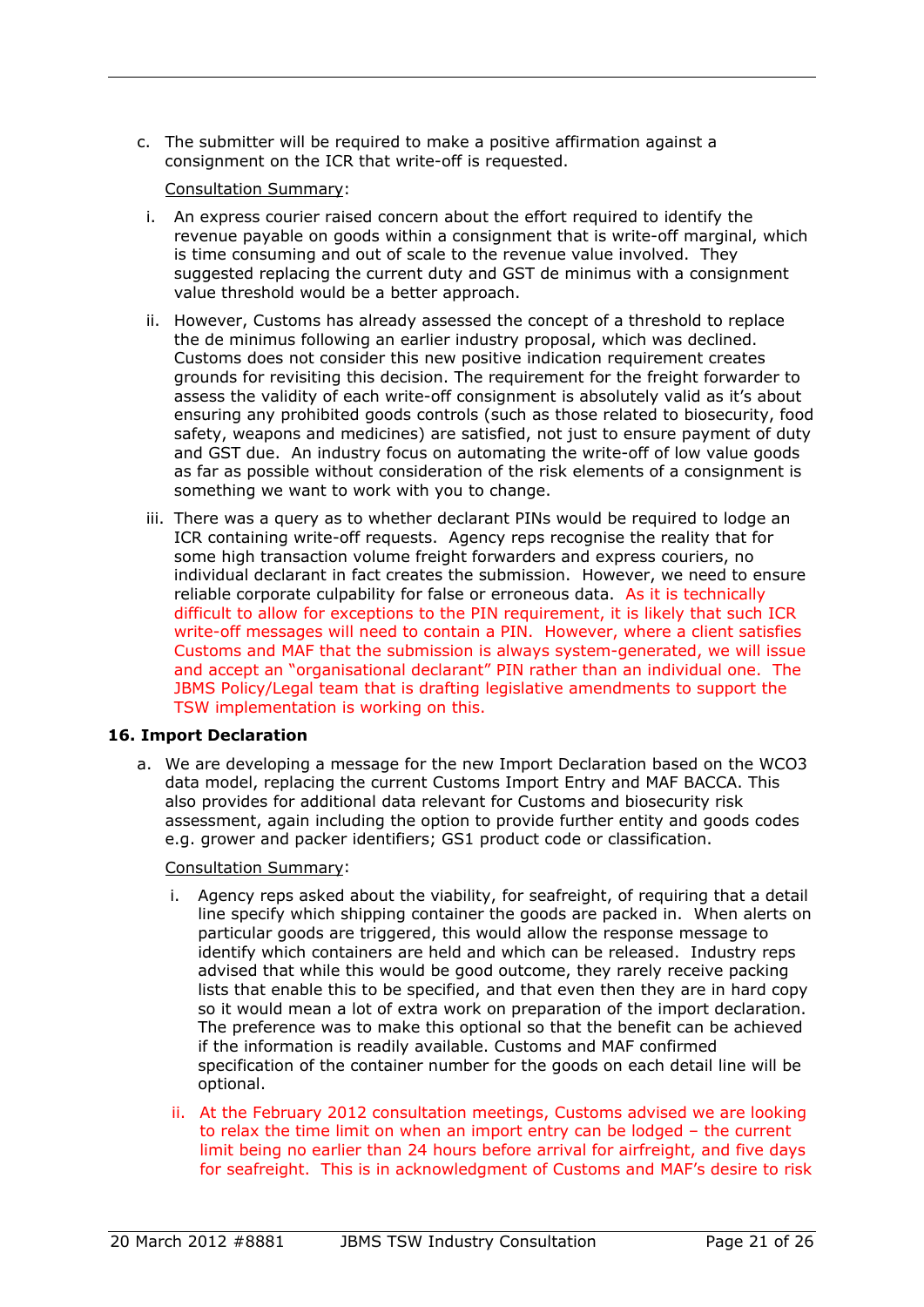assess cargo destined for NZ as early as possible, so that consignments posing a risk can be treated off shore or their carriage prevented – as set out in our new joint Trade Principles. Customs is reviewing the implications for its border management responsibilities to ensure its objectives can still be met. A final decision on this will be advised asap.

#### **Outward Cargo Clearance**

<span id="page-21-0"></span>

#### **17. Cargo Report Export (CRE)**

- a. There is little change to the content of this message, other than it will be based on the WCO3 data model.
- b. Clearance of export consignments whose Customs value is less than \$1,000, or that are exempt from the Export Entry requirement, will continue to be able to be requested via the CRE (sometimes called an Electronic Cargo Information report, or ECI). The submitter will be required to make a positive affirmation against a consignment on the CRE that clearance is requested.

Consultation Summary:

i. A freight forwarder advised that the \$1,000 value threshold before an export entry is required is being abused in some instances viz. consignments documented for shipment to one consignee off shore (an agent), but for subsequent breakdown into individual consignments for delivery to multiple consignees, are being cleared as exempt entry when the total consignment is valued at over \$1,000. This breaches Customs regulations and undermines trade statistics reporting. Customs reps undertook to follow this up.

#### **18. Export Declaration**

- a. We are developing a message for the new Export Declaration based on the WCO3 data model, replacing the current Customs Export Entry.
- b. For this first tranche of the JBMS development, the new Export Declaration will not include data required by MAF for export certification of animal and plant products, which clients will need to continue to submit to MAF's E-cert systems. Customs and MAF have a separate line of work under way to look at developing a solution to capture MAF animal products data in the new Export Declaration and transfer it to the AP E-cert system export. If viable, it is expected to be available for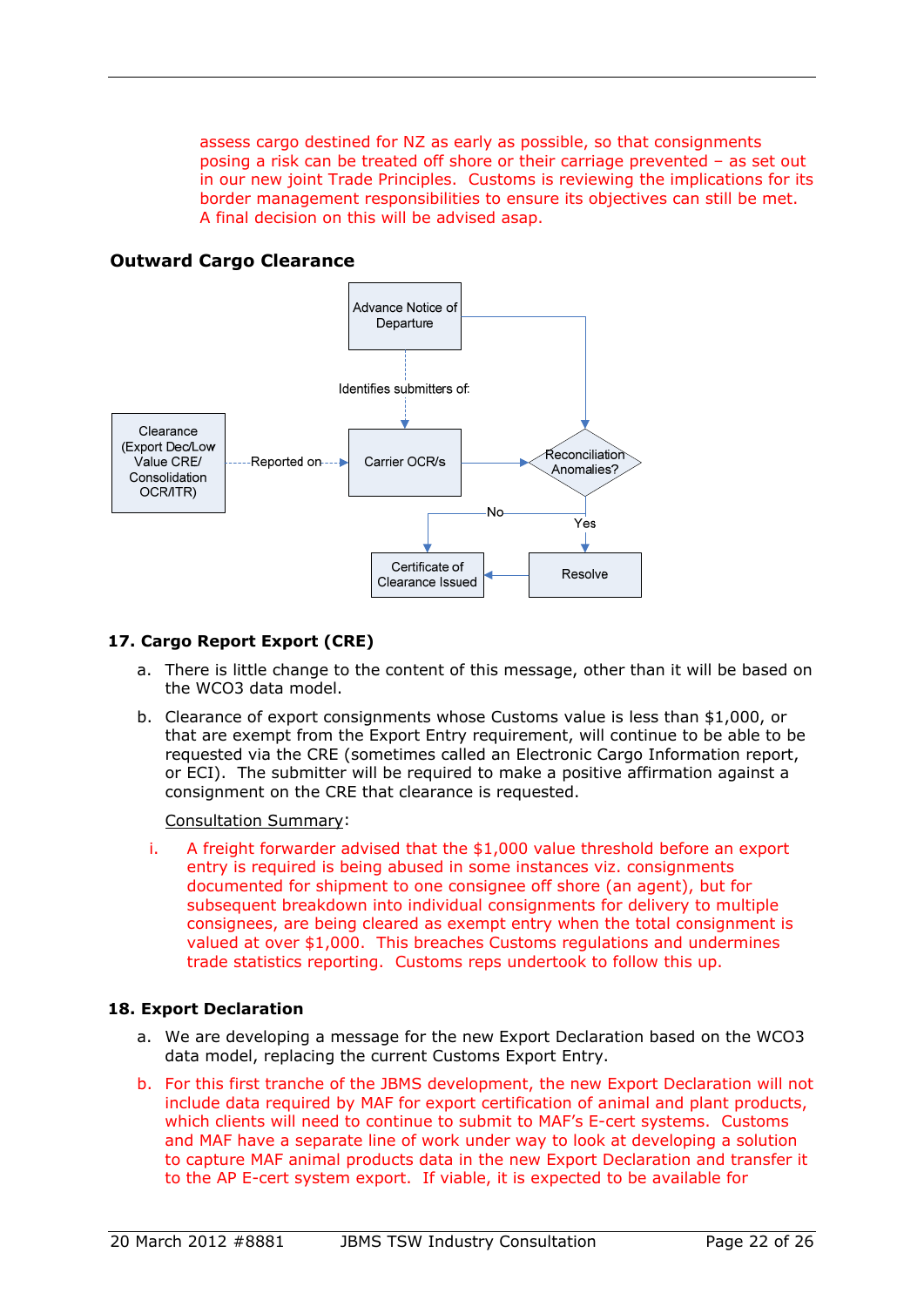messaging clients in late 2013. A solution for web channel clients and plant export data is being assessed for inclusion in tranche 2 of the JBMS development, which is subject to Government approval of a further business case.

#### **19. Outward Cargo Report (OCR) for Consolidation Shipments (export reconciliation)**

a. There is little change to the content of this message, other than it will be based on the WCO3 data model. An OCR will continue to be required for each export consolidation to ensure all consignments within it have been cleared by Customs prior to loading.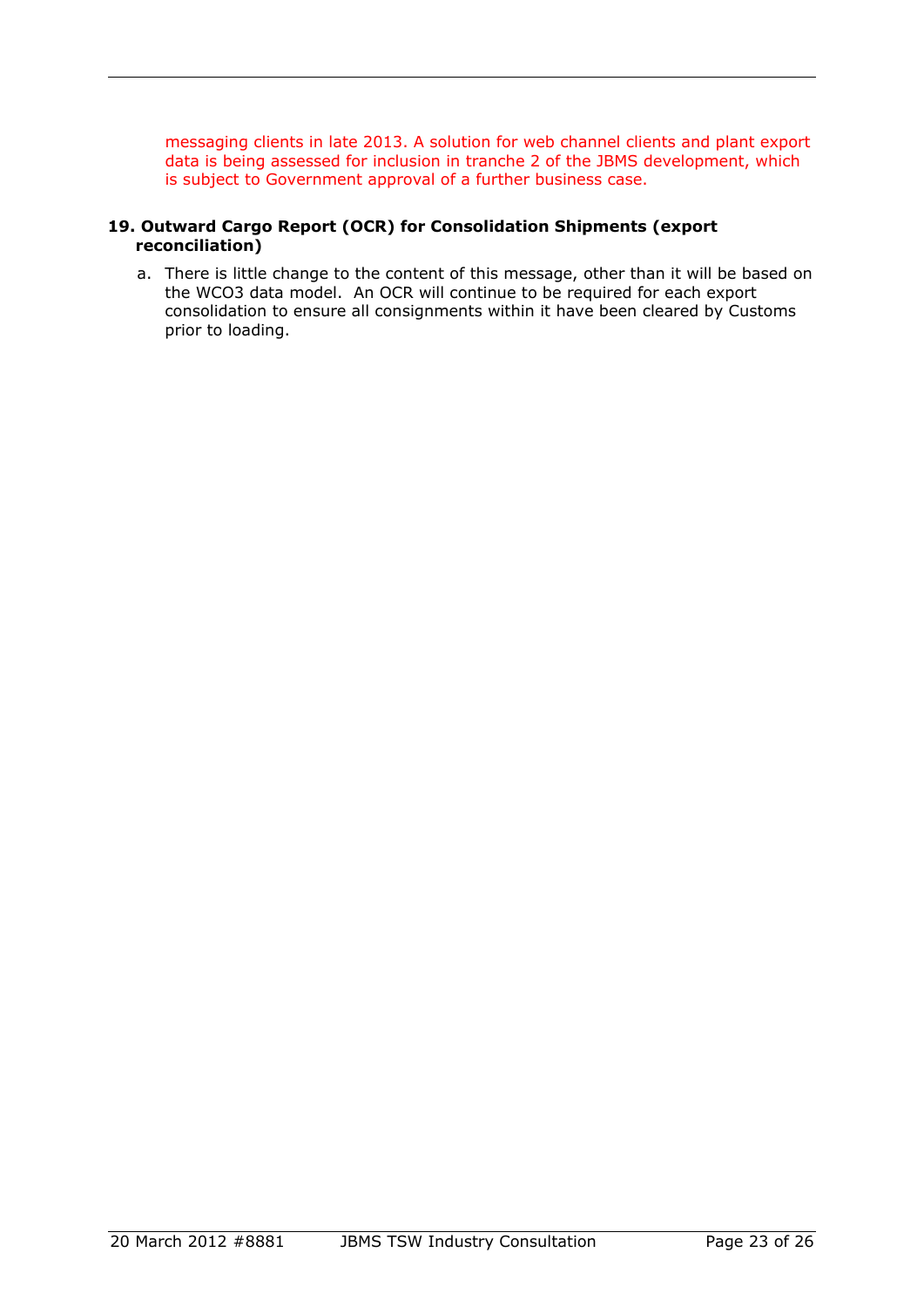## <span id="page-23-0"></span>**TSW AND MAF FOOD IMPORTS**

#### **20. Information in the Import Declaration**

- a. The introduction of JBMS and the TSW will enable MAF to streamline the processes around clearance of food imports. To be able to make best use of the upcoming changes, food importers (or their agents) will need to be registered with Trade Single Window and use the new WCO3 Import Declaration message.
- b. By using TSW and the new Import Declaration message, food importers will be able to submit all imported food consignment data in a single transmission and receive electronic clearance and status updates. This means that importers no longer have to fill out MAF's current paper form for food clearance (Single Use Permit Application).
- c. The new Import Declaration message will include provision for key data such as the entities involved in the transaction, what the food is, where it comes from, when it is arriving and the quantity of the food. Importers will also be able to link import consignments with parties involved in the supply chain, to help inform risk assessment.
- d. Where the food is of no interest to government agencies, food importers will no longer be waiting for Imported Food Permits. Instead, where accurate and complete information is provided, MAF expects to be able to process the Import Declaration and provide electronic clearance following risk assessment.

#### **21. High risk foods**

- a. In some cases some mitigation of risk may be required before food can be cleared. Via TSW, food importers will be able to electronically submit supporting information currently required for high risk Food Clearances. This includes things such as the invoice for the consignment, the bill of lading or air way bill, the recognised assurances or certification, and even the ingredient list or product specification.
- b. The clearance of high risk foods will be managed via TSW too. This will occur when a Food Act Officer has been satisfied by the importer that the food complies with the Food Act.
- c. High risk foods include things such as beef, raw milk and soft cheese, crustaceans, bivalve molluscan shellfish, peanuts and peanut butter. More details on high risk foods are available [the Food Safety website.](http://www.foodsafety.govt.nz/industry/importing/specific-foods/prescribed-foods/IFRs.htm)

#### **22. Importer registration**

- a. Currently Food Importers are required to be listed with MAF. Once TSW is live, importers will need to register with TSW, and keep their own information up to date. This information will then be used by MAF to manage its list of Food Importers.
- b. Food Importers must either be resident in New Zealand, or use an Agent or other importer who is resident here.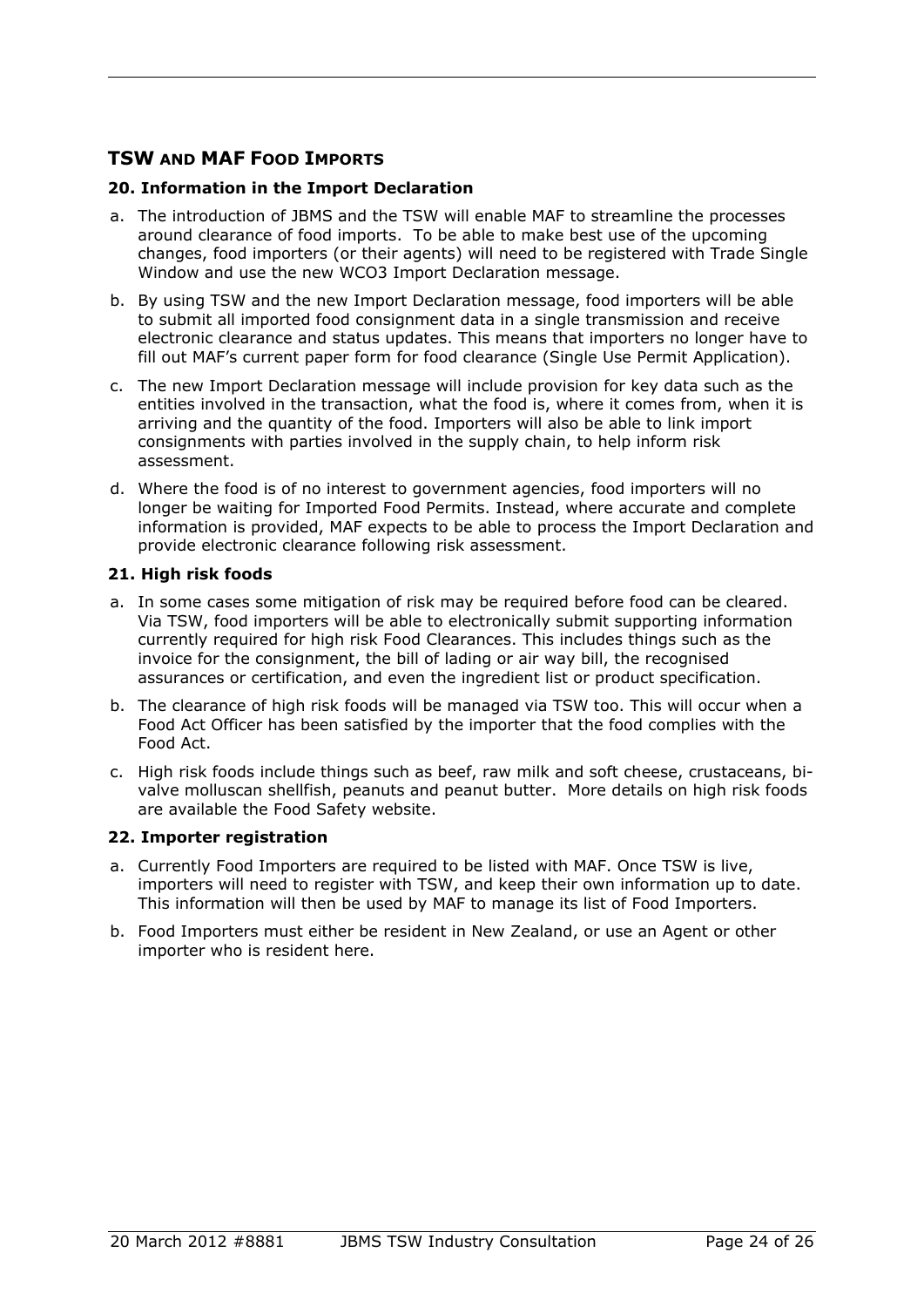## <span id="page-24-0"></span>**APPENDIX 1: EXISTING BUSINESS PROCESSES FOR TRANSHIPMENTS**

#### **A. International Transhipments**

**NB:** Some in the industry call this "transhipment" cargo. We are referring to goods that arrive in New Zealand en route to another country, and are transferred to a different vessel or aircraft (either at the same port/airport or at a different port/airport) for export, without being cleared for delivery in New Zealand.

#### *Existing business process:*

MAF:

- There is a combination of manual manifest or air waybill screening and onwharf/airport surveillance/inspection activity to determine the risk status of such consignments.
- If the goods are being offloaded and remaining in the airport environs or on a wharf to be transferred onto another craft, then no BACC application is required as the relevant airline/port system will maintain security of the goods.
- Otherwise, for risk goods, a BACC with specific conditions that may involve inspection prior to the goods leaving the cargo store/wharf is issued. Evidence of re-export is also required.
- **Note**: the live animals process is different.

#### Customs:

- An export delivery order is required to authorise loading onto the export craft. Where the transhipment requirements are already known and a consignment is tagged as such on the importing craft's Inward Cargo Report (ICR), Customs can process relevant fields and electronically authorise loading for transhipment.
- However, as the current ICR format is not suited to this (there is no field for the export craft or export BoL/awb number), a freight forwarder often submits a specific Export ECI report in order to gain an export delivery order.
- Where the transhipment air waybill for export from New Zealand is cut in New Zealand, a specific Export ECI report is required to be submitted in order to gain an export delivery order.
- Neither facility is sufficient for border management objectives.

#### **B. Domestic Transhipments**

**NB:** In regard to Customs' requirements, this has historically been referred to as an "under bond movement" or "domestic transhipment" or "transhipment for removal within NZ". MAF sometimes calls it a "transfer". We are referring to goods that arrive in New Zealand and are intended for final delivery in New Zealand, but need to be transferred from the place of arrival to a CCA/Transitional Facility or importer's premises, or transferred from one CCA/TF to another, before being cleared for "home consumption" e.g. an LCL container moving from a port to a freight forwarder's CCA for de-consolidation; or to a TF for treatment.

#### *Existing business process:*

MAF:

 Again, there is a combination of manual manifest and air waybill screening and onwharf/airport surveillance/inspection activity to determine the risk status of such consignments.